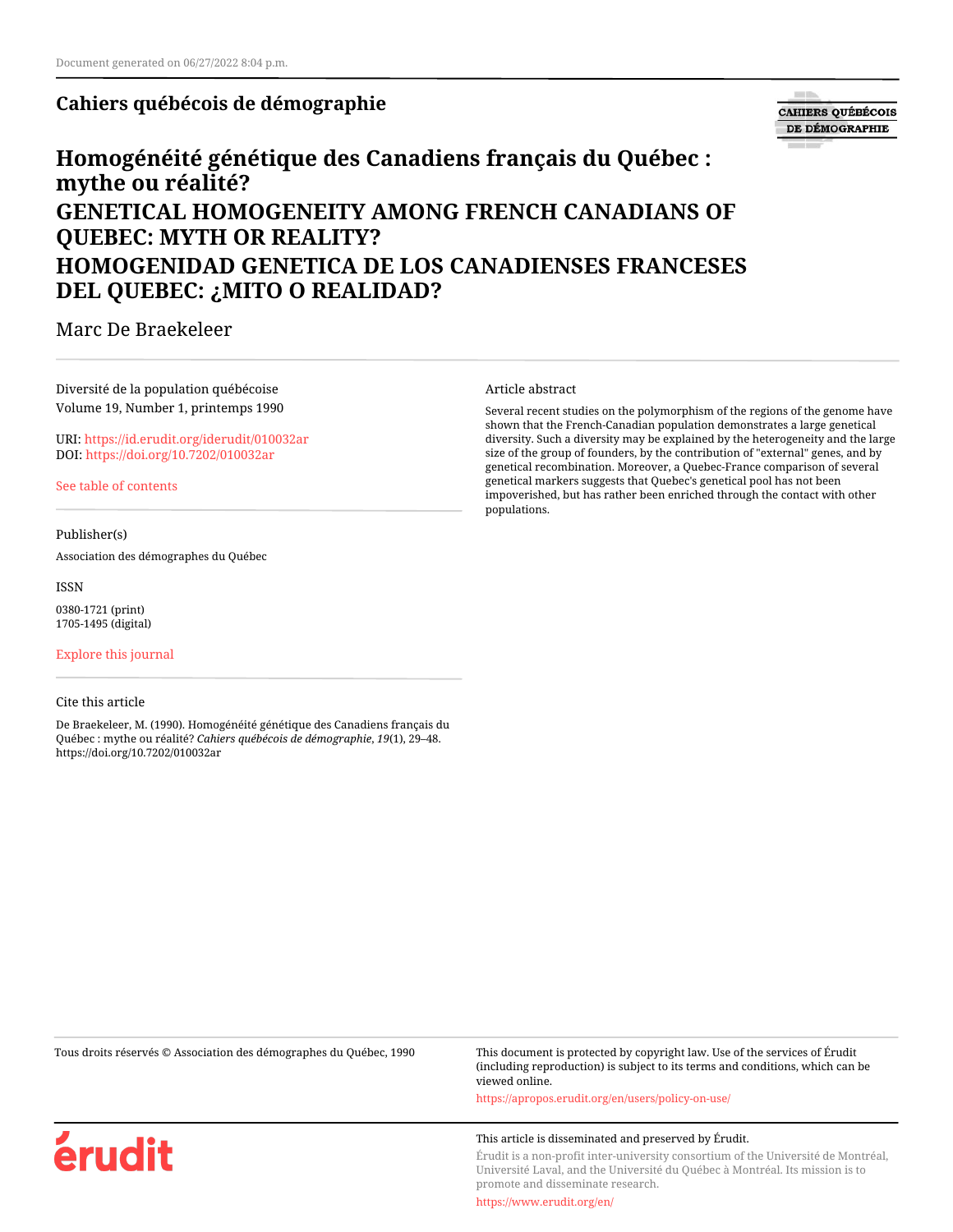Cahiers québécois de démographie Vol. 19, no 1, printemps 1990, p. 29-48

# Homogénéité génétique des Canadiens français du Québec : mythe ou réalité ?

Marc DE BRAEKELEER<sup>\*</sup>

#### LE CONTEXTE HISTORIQUE ET DÉMOGRAPHIQUE

Jusqu'au moment où la colonie française passe sous le contrôle anglais, en 1763, quelque 25 000 personnes immigrent au Québec. Cependant, un grand nombre d'entre elles repartent en France et l'on estime que seulement 8500, dont 1600 femmes, s'installent au Québec de façon permanente et y laissent une descendance (Harris et Matthews, 1987; Boleda, 1984: Charbonneau et alii, 1987). Après la prise de contrôle du Canada par les Anglais, l'immigration de source française cesse, et les populations d'origine française et d'origine britannique évoluent parallèlement, pratiquement sans se mélanger (Courville, 1985).

La population canadienne-française connaît une expansion démographique très importante, de telle sorte qu'on peut estimer que la population francophone actuelle du Québec est en grande partie issue des 8500 colons installés aux XVIIe et XVIIIe siècles.

De nombreux travaux ont essayé de déterminer les lieux d'origine de ces 8500 colons (Harris et Matthews, 1987; Boleda, 1984: Charbonneau et alii. 1987: Jetté. 1983). Il ressort de ces études que la majeure partie des immigrants venaient des régions de l'ouest de la France. Celles qui ont fourni le plus d'immigrants sont Paris et l'Île de France (1094 immigrants), la Normandie (1111), le Poitou (750), l'Aunis (679), la Bretagne

Université du Québec à Chicoutimi, Centre interuniversitaire SOREP. La présente étude a été soutenue en partie par une subvention de la Fondation de l'Université du Québec à Chicoutimi.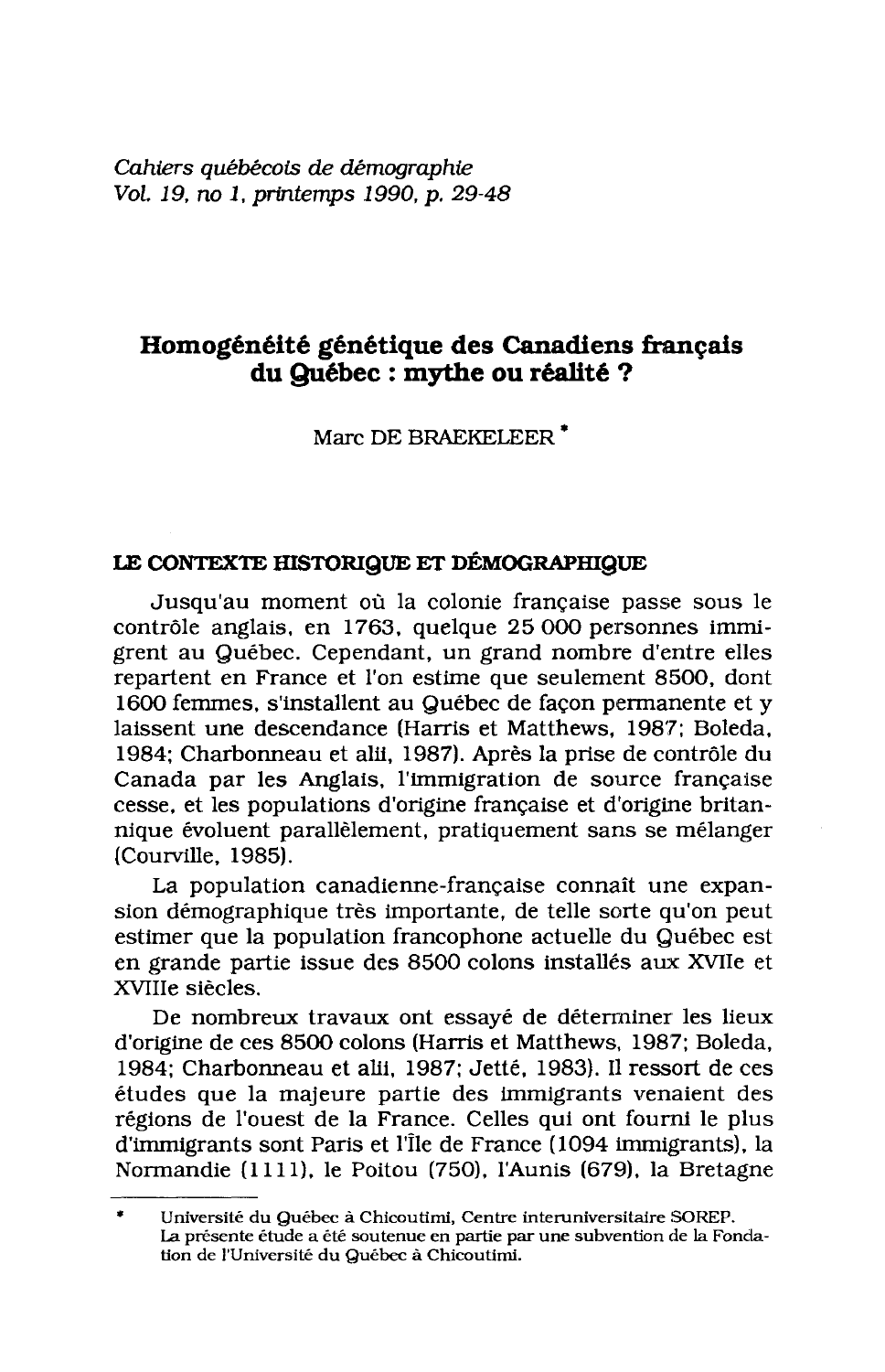(461), la Saintonge (406), l'Auvergne-Guyenne (338), l'Anjou (222), le Languedoc-Cévennes (221) et le Perche (217). Il faut cependant remarquer qu'après 1700, les régions de l'est de la France ont également fourni un nombre non négligeable d'immigrants, notamment la Champagne (194), la Lorraine (138), la Bourgogne (133), la Provence (98) et l'Alsace (91). De plus, parmi les 8500 colons qui se sont installés en Nouvelle-France. environ 350 n'étaient pas français mais venaient de la Suisse. de l'Allemagne, de la Belgique, etc. (Harris et Matthews, 1987; Jetté, 1983).

#### L'ÉTUDE «PROVINCES FRANCAISES»

Au début des années 1980, un projet de recherche multipartite de grande envergure appelé «Provinces françaises» a été entrepris en France et au Québec (Ohavon et Cambon-Thompsen, 1986). Son but était d'étudier la distribution du polymorphisme de plusieurs marqueurs sériques au Québec et dans diverses régions de la France, et de déterminer les distances génétiques entre ces régions. Ces marqueurs comprenaient les HLA-A, HLA-B, HLA-C, HLA-DR, Glo et Bf. appartenant au complexe d'histocompatibilité, ainsi que des protéines sériques (transferrines, Gm et alpha-1 anti-trypsine) et les groupes sanguins (ABO, Rhésus, MNSs et Kell).

Dans chacune des 15 régions françaises choisies, un grand nombre de familles nucléaires (père, mère et deux enfants) ont été étudiées (tableau 1). Les conditions d'inclusion de ces familles dans l'enquête étaient qu'elles ne soient pas apparentées au moins au deuxième degré, aient une histoire médicale négative au point de vue héréditaire et soient établies dans la région depuis au moins deux ou trois générations. Au Québec, 90 familles répondant à ces critères ont été sélectionnées à Granby et à Saint-Hyacinthe (Montérégie dans la suite du texte). Il faut mentionner que les échantillons étudiés dans ces régions de France et au Québec sont considérés comme de gros échantillons pour une étude de génétique de la population.

L'analyse des données a fait apparaître de grandes ressemblances génétiques entre plusieurs régions françaises. C'est ainsi qu'on peut distinguer trois ensembles génétiquement proches : a) Normandie-Poitou-Roussillon (celui-ci est appelé Catalogne dans l'étude)-Limousin-Cévennes-Bretagne-Alsace. b) Poitou - Normandie - Bourgogne - Roussillon - Cévennes - Bre-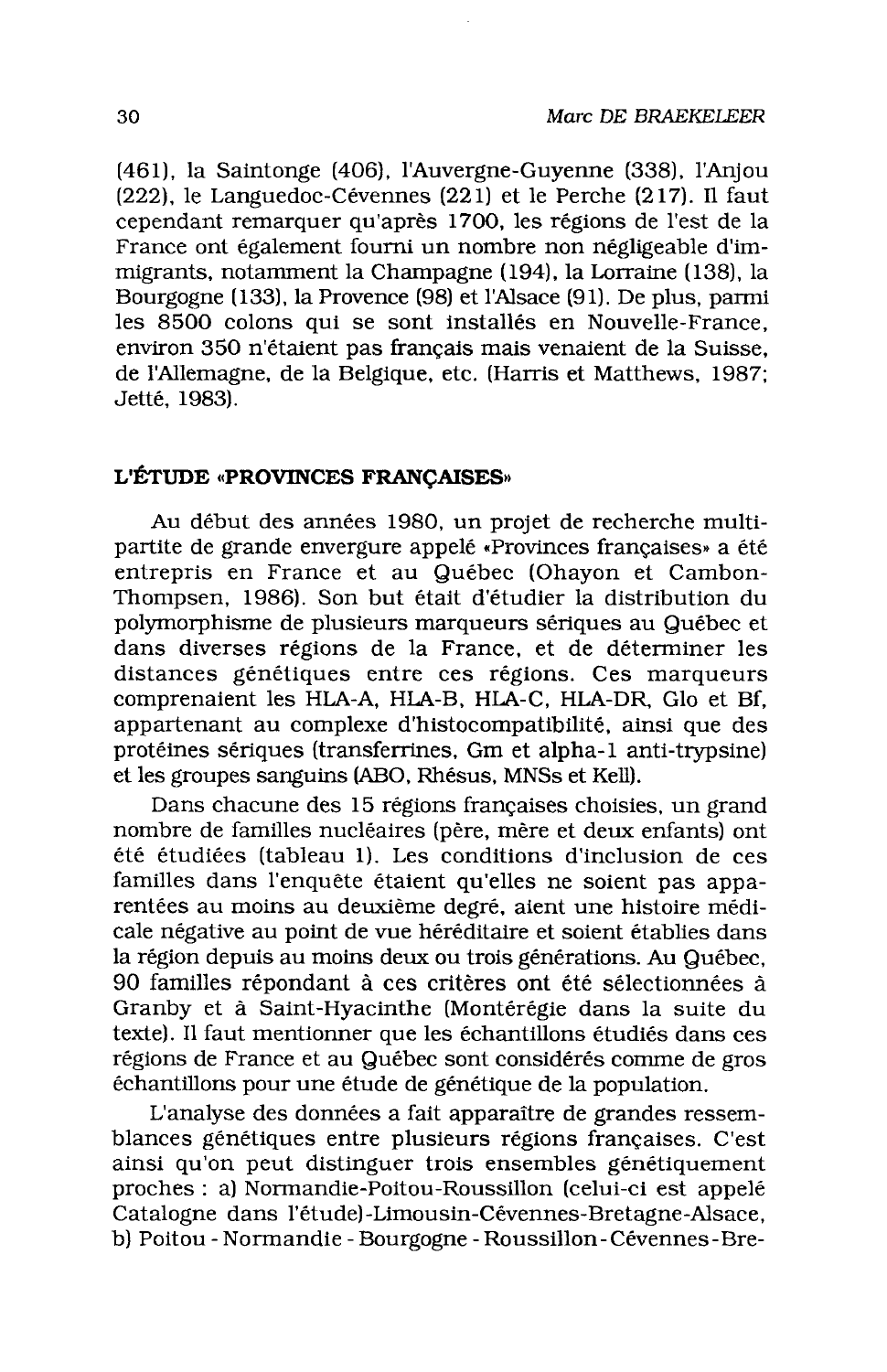| Région                                     | Nombre de familles |
|--------------------------------------------|--------------------|
| Alsace                                     | 57                 |
| Lorraine                                   | 52                 |
| Auvergne                                   | 99                 |
| Basse Normandie (Calvados)                 | 101                |
| Béarn                                      | 99                 |
| Beaujolais-Bourgogne                       | 100                |
| Bretagne Nord                              | 102                |
| Bretagne Sud                               | 104                |
| Roussillon (appelé Catalogne dans l'étude) | 90                 |
| Cévennes                                   | 106                |
| Corse                                      | 76                 |
| Flandre                                    | 102                |
| Limousin                                   | 43                 |
| Poitou                                     | 107                |
| Québec (Montérégie)                        | 90                 |
| Savoie-Dauphiné                            | 54                 |

TABLEAU 1 Distribution par région des familles étudiées dans l'étude Provinces françaises»

tagne et c) Roussillon-Cévennes-Auvergne-Poitou-Normandie-Bourgogne (figure 1) (Ohayon et Cambon-Thompsen, 1986).

L'étude des distances génétiques entre la Montérégie et les régions françaises a fait apparaître une grande ressemblance génétique avec le Poitou. la Catalogne, les Cévennes et l'Auvergne, et une ressemblance moindre avec la Bourgogne et la Normandie. Bien que la Bretagne occupe la cinquième place quant au nombre d'immigrants installés en Nouvelle-France, l'étude des distances génétiques a montré que la population canadienne-française du Québec était très différente de celle de la Bretagne (figure 2) (Ohayon et Cambon-Thompsen, 1986).

L'étude «Provinces françaises» sur la Montérégie donne donc à penser que la population canadienne-française trouve ses origines génétiques non seulement dans les régions ouest de la France mais aussi dans d'autres régions. Elle a également montré qu'il existait une grande diversité dans les allèles et les haplotypes des marqueurs sériques étudiés, les fréquences trouvées au Québec étant, à de rares exceptions près, comparables à celles des provinces françaises. C'est ainsi que la fréquence des variants Gc observée au Québec (1,6 %) est nettement plus élevée que les fréquences trouvées dans les différentes régions de France (moyenne : 0,5 %). Certains de ces variants ont été décrits parmi les populations d'origine amé-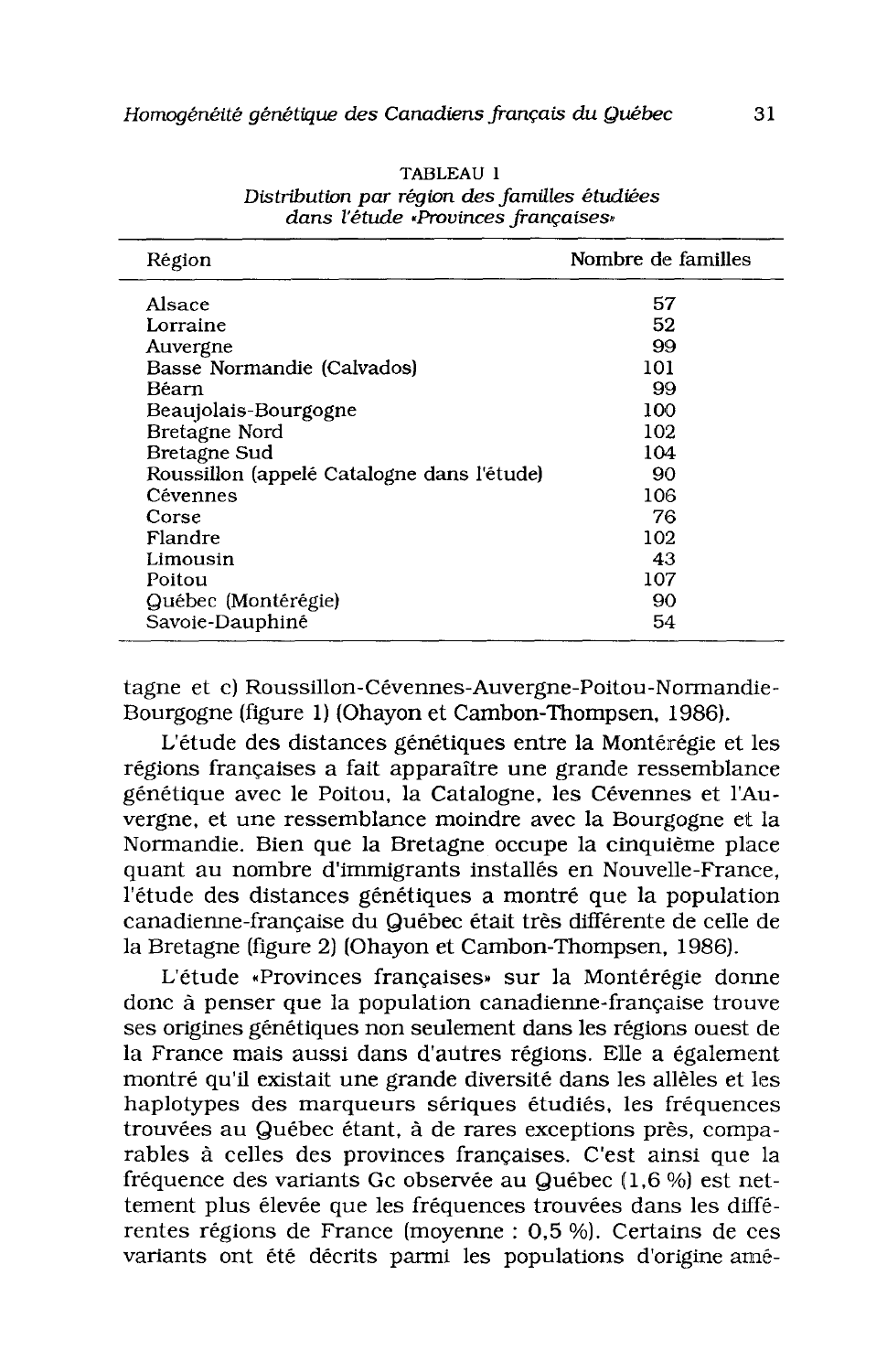

**Figure 1— RESSEMBLANCES GÉNÉTIQUES ENTRE LES PROVINCES FRANÇAISES** 

(rindienne (Decary, 1986). La fréquence des variants des HLA-DR est aussi augmentée au Québec par rapport à la France (7,6 % contre 5,1 %), de même que celle des variants de l'alpha-1-anti-trypsine  $(2.2 %$  contre  $0.7 %$ .

#### LES ÉTUDES HLA AU QUÉBEC

Les HLA («Human Leukocyte Antigens»), encore appelés antigènes tissulaires, sont des substances qui jouent un rôle crucial dans la décision de l'organisme d'accepter ou de rejeter un tissu transplanté. Il existe quatre loci chez l'homme, appelés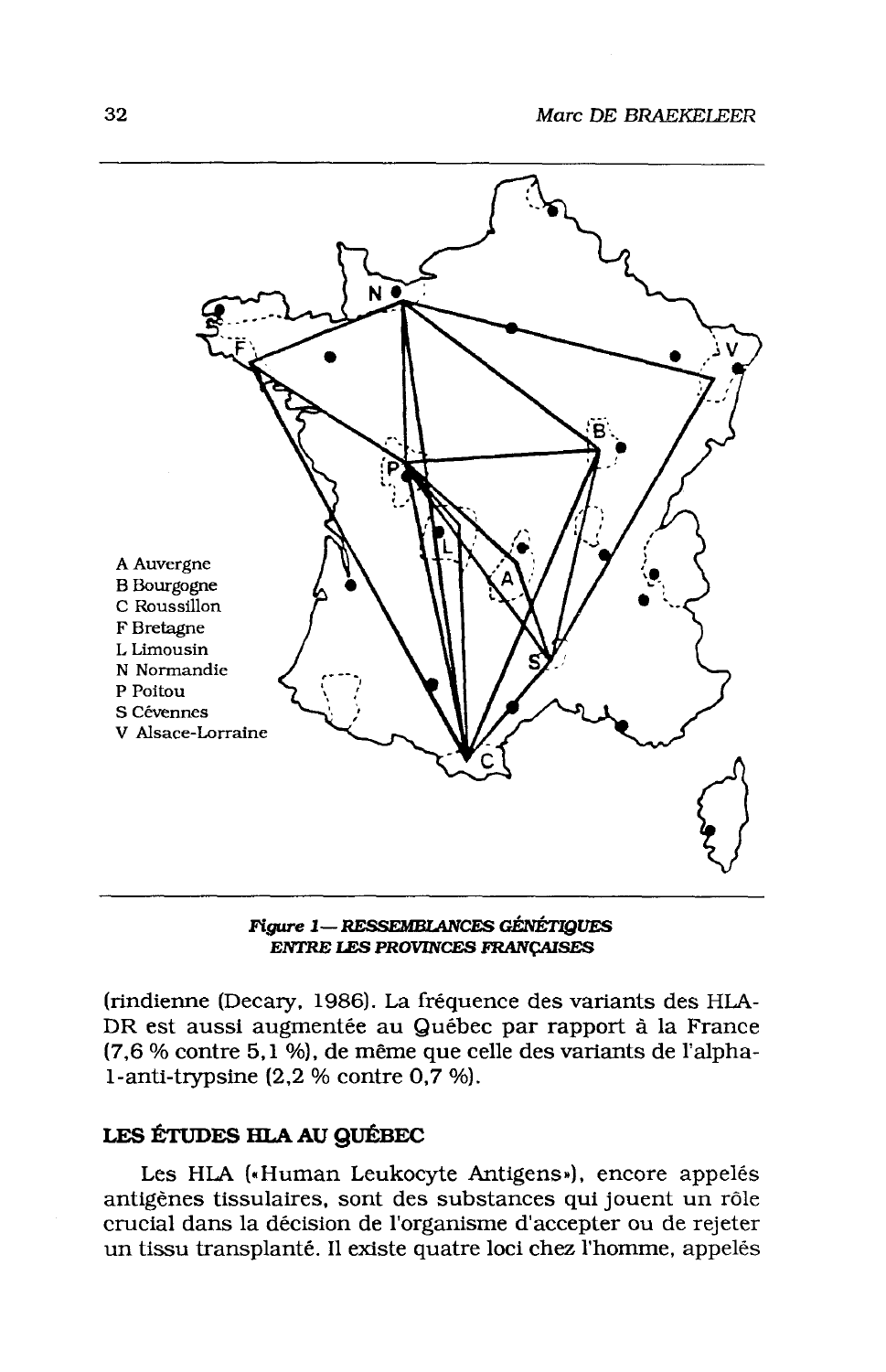

**Figure 2 – RESSEMBLANCES GÉNÉTIQUES ENTRE** LE QUÉBEC ET LES PROVINCES FRANÇAISES

HLA-A, HLA-B, HLA-C et HLA-D. Les trois premiers loci sont détectés sérologiquement par l'utilisation de réactions de cytotoxicité, d'agglutination et de fixation du complément. Les antisera utilisés pour détecter ces antigênes sont habituellement obtenus à partir du sang de patients ayant reçu de nombreuses transfusions ou encore de femmes ayant eu de nombreuses grossesses.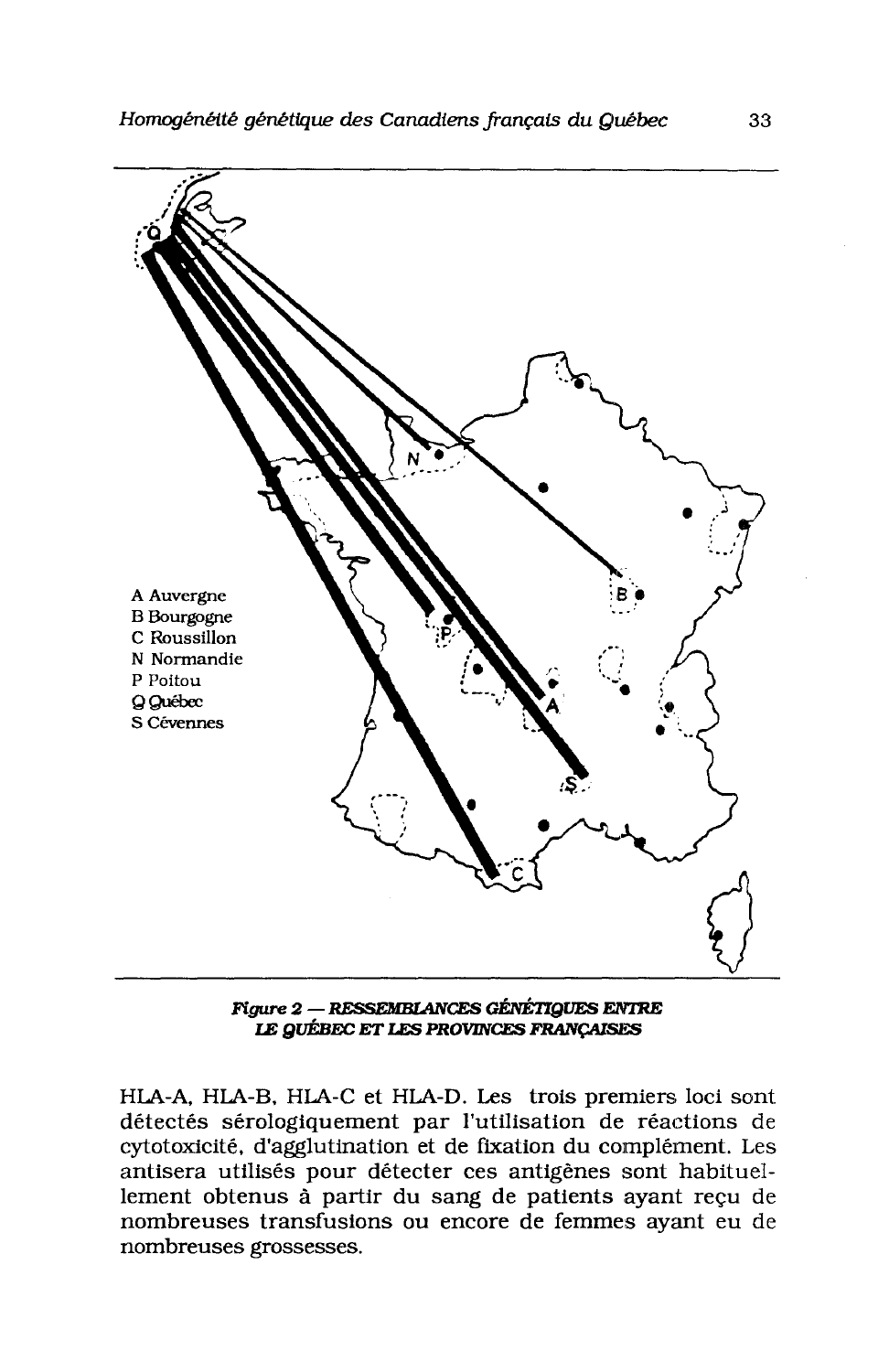Hormis les données collectées dans la Montérégie par la Croix-Rouge de Montréal (Dr Francine Decary) dans le cadre de l'étude «Provinces françaises», d'autres données ont été collectées dans l'est du Québec (étude appelée «étude de Québec» dans la suite du texte) et dans la région du Saguenay (« étude du Saguenay») (Dr Raynald Roy).

Les HLA de quelque 800 étudiants de l'Université Laval provenant principalement de l'est du Québec (Saguenay, Côte-Nord, Charlevoix, Côte de Beaupré, Québec, Rive-Sud, Bas-Saint-Laurent, Gaspésie) ont été étudiés. Les fréquences alléliques ont été calculées mais, comme il ne s'agissait pas d'une étude familiale, les haplotypes n'ont pu être déterminés. De plus, les étudiants apparentés (frères et soeurs, cousins) n'ont pas été exclus. On appelle haplotype une combinaison d'allèles de deux ou plusieurs loci situés tellement près l'un de l'autre (des autres) qu'ils sont le plus souvent transmis ensemble sans être séparés par des phénomènes de recombinaison.

Des fréquences alléliques et des haplotypes HLA ont aussi été déterminés dans la région du Saguenay. Seize familles dans lesquelles au moins un membre était atteint d'hémochromatose (maladie autosomale récessive liée au complexe HLA) ont été étudiées. Les chromosomes qui ne portaient pas l'allèle de l'hémochromatose ont été considérés comme représentatifs de la population normale. Une famille supplémentaire non touchée par l'hémochromatose a aussi été étudiée.

La distribution des fréquences alléliques du HLA-A est donnée dans le tableau 2 et celle des fréquences alléliques du HLA-B dans le tableau 3. On note de petites différences dans les fréquences alléliques des HLA-A ainsi que dans celles des HLA-B entre l'étude de la Montérégie et l'étude de Québec. Les différences trouvées entre l'étude de Québec et celle de la Montérégie pourraient être le reflet de fondateurs différents provenant des mêmes régions de France et (ou) de migrations interrégionales et (ou) de la recombinaison génétique et (ou) de l'apport de gènes « extérieurs » différents. Les fréquences alléliques du HLA-A et du HLA-B au Saguenay présentent des différences importantes par rapport aux trois autres études. Ces différences sont dues à deux facteurs. D'une part, le nombre de personnes étudiées était très petit; en effet, seulement 96 personnes réparties dans 17 familles ont été analysées. D'autre part, la population touchée par l'hémochromatose (16 familles sur 17) présente un coefficient moyen de consanguinité (calculé sur six générations) très élevé par rapport au coefficient calculé pour des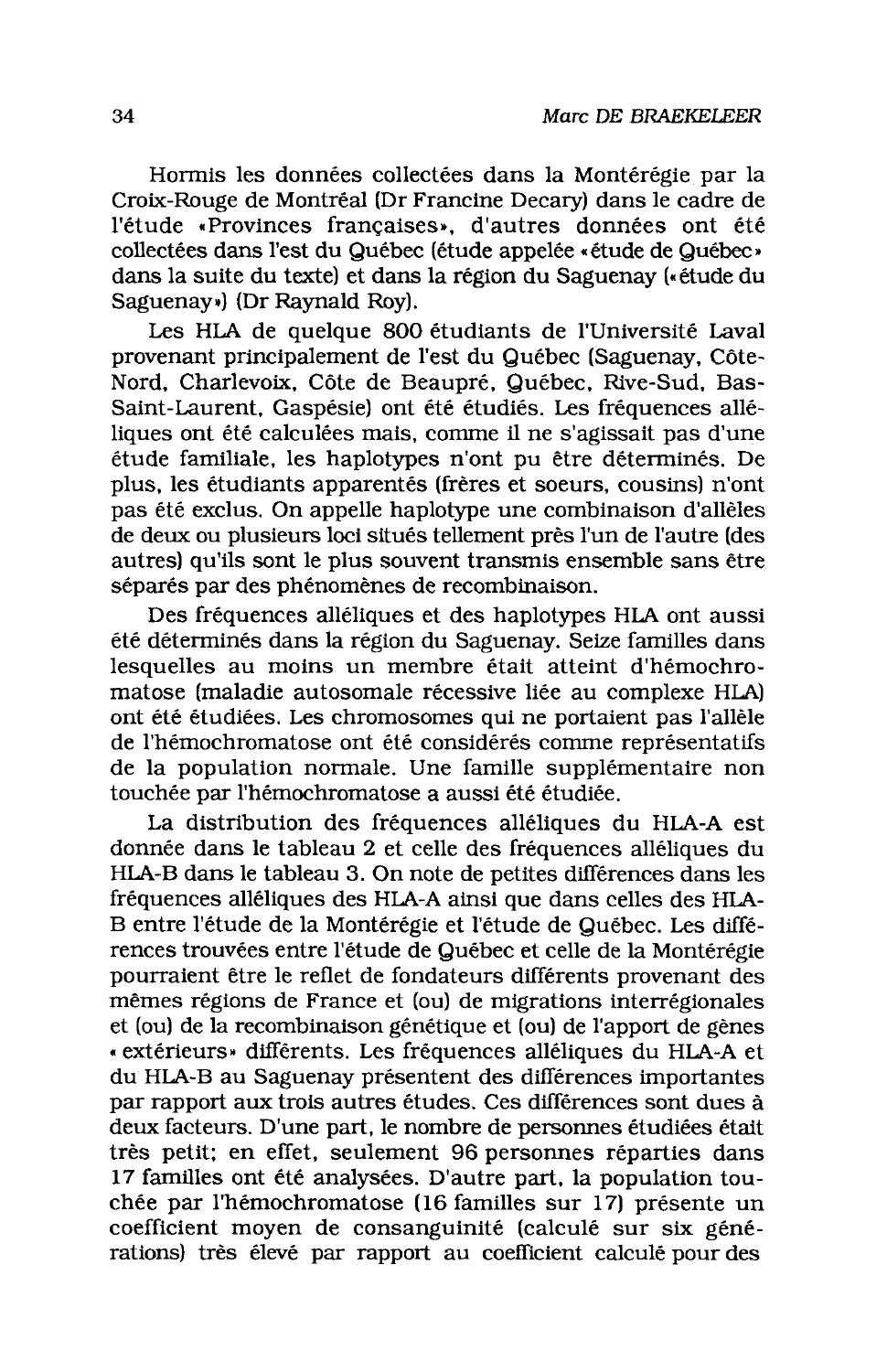| Allèle          | Montérégie | Québec<br>90 familles 1610 individus 17 familles | Saguenay | France<br>1292 familles |
|-----------------|------------|--------------------------------------------------|----------|-------------------------|
| Al              | 11,4       | 13,7                                             | 8,3      | 13.4                    |
| A <sub>2</sub>  | 30.6       | 30.2                                             | 25.0     | 27.3                    |
| A <sub>3</sub>  | 13,5       | 14.8                                             | 11.1     | 13.1                    |
| AI <sub>1</sub> | 6,7        | 4,7                                              | 16,6     | 5,7                     |
| A23             | 1,4        | 0,8                                              | 8,3      | 2,9                     |
| A24             | 9,8        | 10,0                                             | 8,3      | 9,1                     |
| A25             | 1,1        | 0.7                                              | 5,6      | 1,2                     |
| A26             | 1,1        | 3,0                                              | 5,6      | 2,8                     |
| A28             | 5,1        | 3,7                                              | 0.0      | 3,7                     |
| A29             | 6,2        | 6,6                                              | 2,8      | 6,7                     |
| A30             | 0,6        | 3,0                                              | 2,8      | 2,8                     |
| A31             | 4,6        | 2,2                                              | 2.8      | 4,1                     |
| A32             | 3,9        | 2,5                                              | 2,8      | 3.3                     |

# TABLEAU 2 Distribution des fréquences alléliques des<br>HLA-A dans quatre études (en %)

TABLEAU 3 Distribution des fréquences alléliques des<br>HLA-B dans quatre études (en %)

| Allèle      | Montérégie | Québec<br>90 familles 1610 individus 17 familles 1292 familles | Saguenay | France |
|-------------|------------|----------------------------------------------------------------|----------|--------|
| B7          | 8,8        | 12,0                                                           | 5,6      | 10.2   |
| B8          | 8,5        | 9,8                                                            | 2,8      | 9,8    |
| <b>B14</b>  | 6.6        | 4,5                                                            | 3,1      | 3,9    |
| <b>B17</b>  | 3,9        | 2,9                                                            | 0,0      | 4,1    |
| <b>B18</b>  | 5,6        | 5,5                                                            | 0,0      | 6,1    |
| <b>B27</b>  | 5,6        | 3.9                                                            | 0.0      | 3,6    |
| <b>B35</b>  | 10.9       | 8.5                                                            | 0,0      | 9,2    |
| <b>B39</b>  | 2.8        | 0,9                                                            | 5.6      | 2,5    |
| <b>B44</b>  | 15,8       | 17,6                                                           | 22,2     | 16,5   |
| <b>B49</b>  | 1,1        | 1,1                                                            | 8,3      | 1,1    |
| <b>B51</b>  | 8,3        | 6,4                                                            | 16,7     | 7,2    |
| <b>BW60</b> | 2,7        | 3,8                                                            | 2.8      | 3,2    |
| <b>BW62</b> | 3,9        | 2,1                                                            | 8.3      | 5,8    |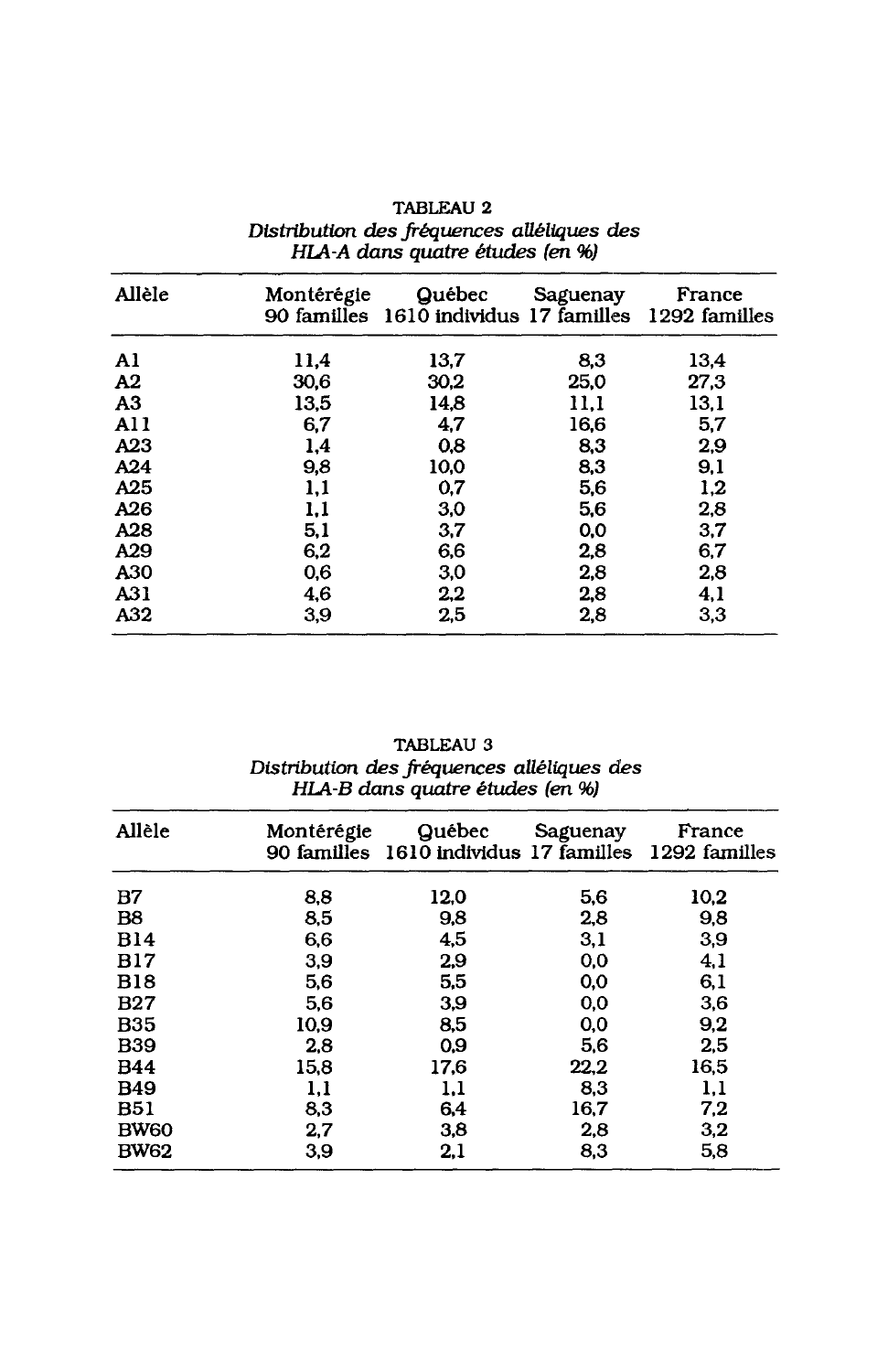groupes témoins du Saguenay (respectivement  $F = 87.89 \times 10^{-4}$ et 5,88 x 10<sup>-4</sup>), ainsi qu'un coefficient moyen de parenté nettement plus élevé que le coefficient calculé pour des groupes témoins (respectivement phi =  $9,19 \times 10^{-4}$  et 1,88 x 10<sup>-4</sup>). Or, on sait qu'une consanguinité élevée modifie les fréquences géniques dans une population.

Malgré ces différences, il existe une grande similitude dans les fréquences alléliques des HLA-A et HLA-B entre les trois études réalisées au Québec, et ce bien qu'elles aient été conduites dans des régions différentes.

Afin d'estimer le degré d'homogénéité génétique de la population canadienne-française du Québec, nous avons comparé les résultats HLA des diverses régions du Québec à ceux de la France et de trois populations connues pour leur effet fondateur, leur isolement, leur coefficient de consanguinité élevé. leur endogamie et leur dérive génétique, donc pour leur homogénéité génétique. Les Huttérites Dariusleut de l'Alberta et les Huttérites Schmiedenleut du Dakota du Sud font partie de la population Huttérite, un isolat religieux de l'Amérique du Nord (Morgan et alii, 1980; Kostyu et alii, 1988). La population Huttérite Schmiedenleut est issue de 86 fondateurs et la population Huttérite Dariusleut de 77 fondateurs. La troisième population de référence est celle des Kel Kummer, population touarègue issue de 56 fondateurs (Chaventré, 1983). Il faut cependant remarquer que ces populations de référence sont de petites populations comprenant de quelques milliers à quelques dizaines de milliers d'habitants.

Le tableau 4 présente divers résultats d'analyse des HLA dans les sept populations considérées. Si on additionne les fréquences des cinq allèles HLA-A et des six allèles HLA-B le plus souvent rencontrés dans chacune de ces populations, on constate que les allèles HLA-A sont portés par au moins 79 % et les allèles HLA-B par au moins 71,4 % des individus appartenant aux trois populations considérées comme homogènes. On note par ailleurs que les fréquences totales des cinq HLA-A et des six HLA-B les plus répandus dans les études québécoises restent de loin inférieures aux fréquences rapportées chez les Kel Kummer et les Huttérites.

Le tableau 4 montre aussi le nombre d'haplotypes différents dans cinq études. Les populations Huttérites et Kel Kummer possèdent un nombre très restreint d'haplotypes différents malgré le grand nombre d'haplotypes possibles. On considère que chaque chromosome peut porter un haplotype différent;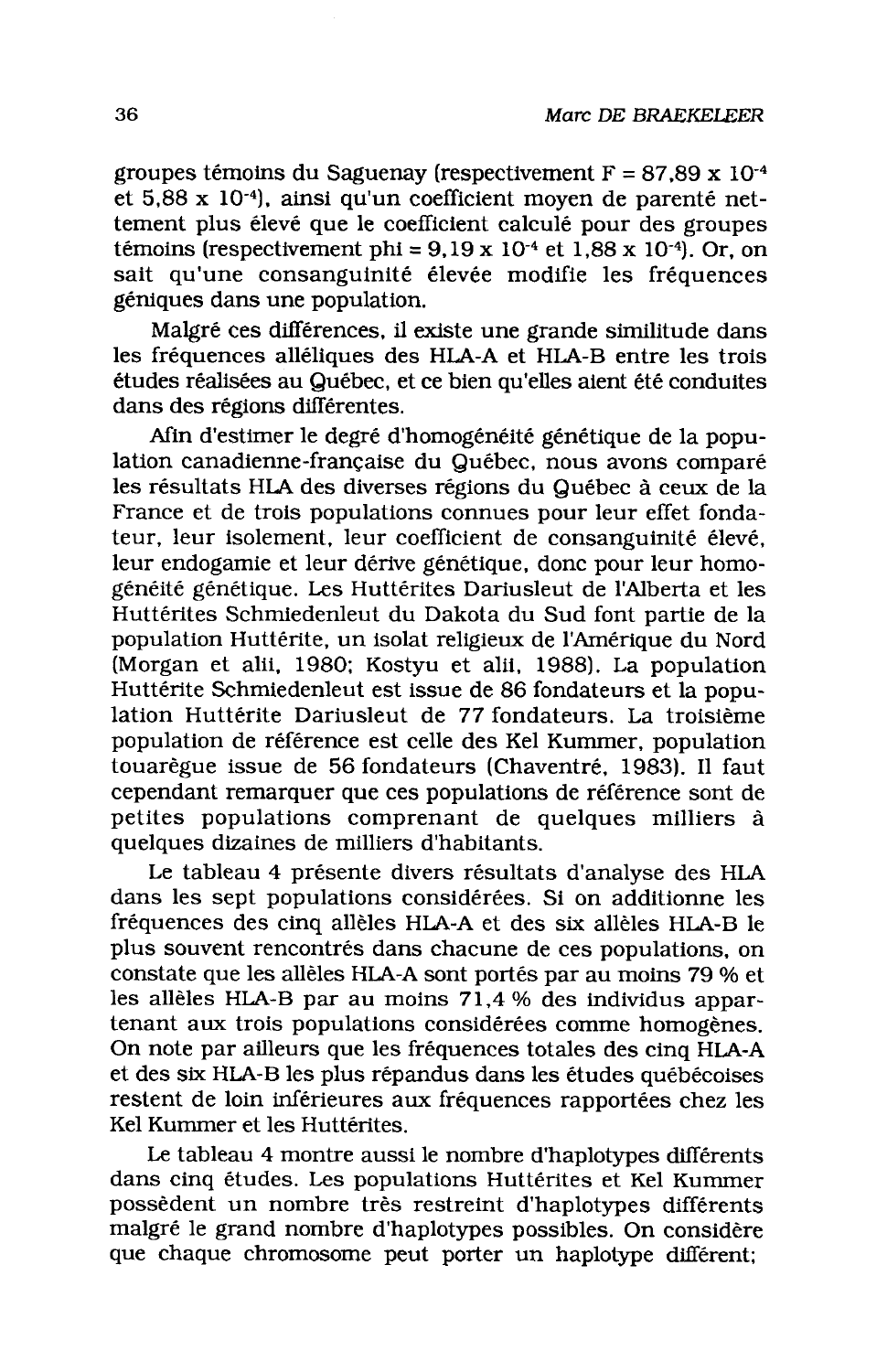| Études                   | Les 5 HLA-A les<br>plus fréquents (%) | Les 6 HLA-B les<br>plus fréquents (%) |
|--------------------------|---------------------------------------|---------------------------------------|
| Montérégie               | 72                                    | 58.9                                  |
| Saguenay                 | 69.3                                  | 66.7                                  |
| Québec                   | 75.3                                  | 53.4                                  |
| France                   | 68.6                                  | 59                                    |
| Huttérites Schmiedenleut | 83                                    | 75                                    |
| Huttérites Dariusleut    | 88                                    | 71.4                                  |
| Kel Kummer               | 79                                    | 78,7                                  |
| Études                   | Nombre de chromosomes                 | Haplotypes                            |
|                          | étudiés (haplotypes                   | différents                            |
|                          | possibles)                            | trouvés                               |
| Montérégie               | 344                                   | 142                                   |
| Saguenay                 | 36                                    | 28                                    |
| Huttérites Schmiedenleut | 1604                                  | 58                                    |
| Huttérites Dariusleut    | 406                                   | 28                                    |
| Kel Kummer               | 618                                   | 34                                    |
| Études                   | Haplotype le<br>plus fréquent         | Fréquence (%)                         |
| Montérégie               | A2B44                                 | 6.2                                   |
| Saguenay                 | A2B44                                 | 14.3                                  |
| Huttérites Dariusleut    | A3B18                                 | 12.6                                  |
| Kel Kummer               | A28B7                                 | 18,8                                  |
|                          |                                       |                                       |

**TABLEAU 4** Distribution des fréquences alléliques et haplotypiques des HLA dans diverses études

dès lors, le nombre d'haplotypes possibles correspond au nombre de chromosomes étudiés. Au contraire, 142 haplotypes différents sur 344 possibles ont été trouvés dans l'étude de la Montérégie et 28 différents sur 36 possibles au Saguenay, et ce malgré l'apparentement et la consanguinité élevée dans cette dernière étude (sous-population reliée à l'hémochromatose). Cela illustre très bien que malgré les facteurs incontestables d'homogénéisation au Saguenay, une grande diversité a été maintenue.

L'haplotype le plus fréquemment rencontré dans chacune des quatre populations est inclus dans le tableau 4. A3B18 représente 12,6 % de la population Huttérite Dariusleut et A28B7 18,8 % de la population Kel Kummer. Par contre,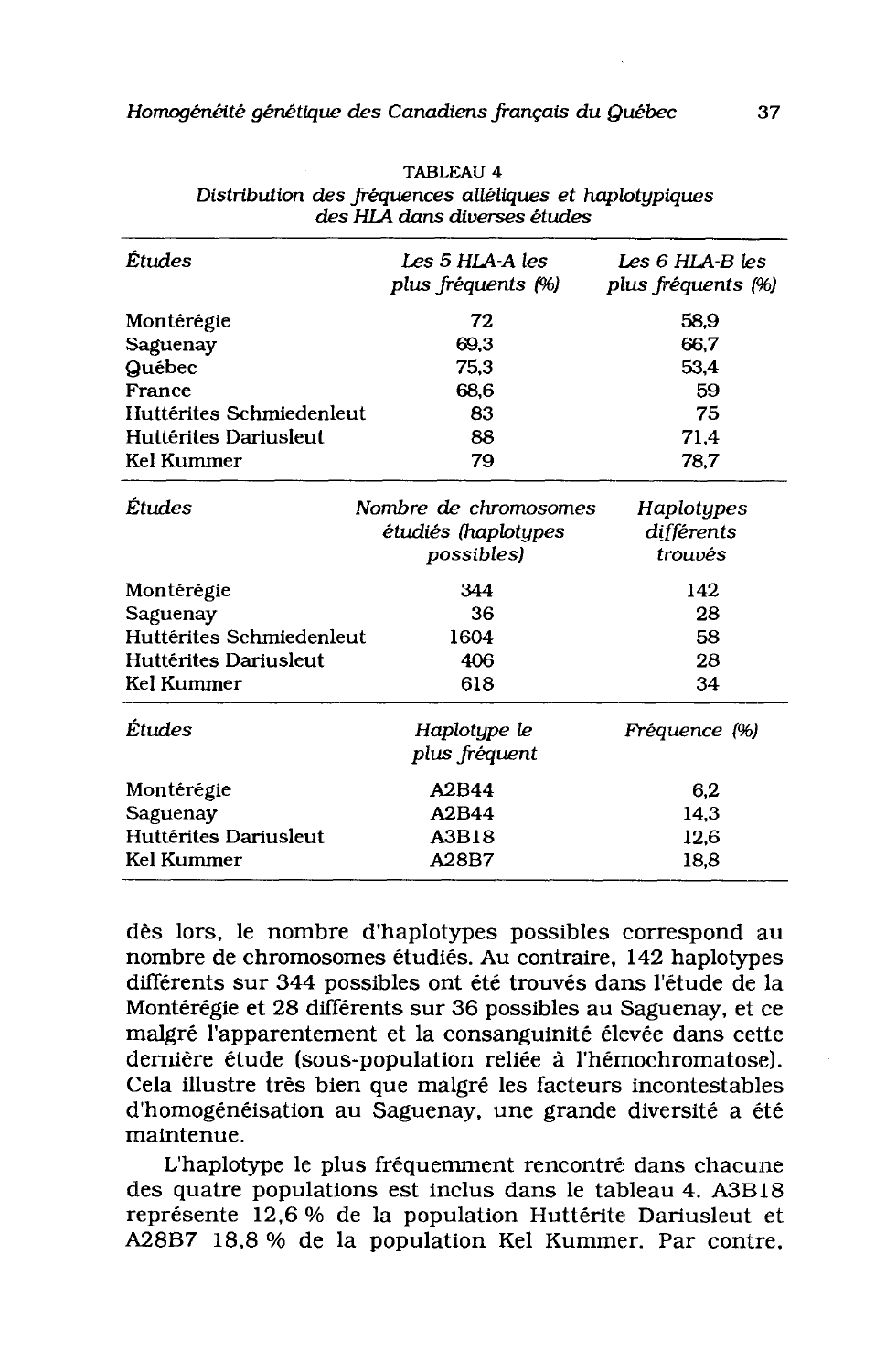l'haplotype le plus fréquent dans l'étude de la Montérégie. A2B44, n'a été trouvé que dans 6,2 % de la population étudiée mais il a été découvert chez 14,3 % des personnes étudiées au Saguenay. L'haplotype a en effet été trouvé chez quatre personnes apparentées aux deuxième et troisième degrés. Parmi les 28 haplotypes différents décrits dans cette dernière région. 22 ont aussi été retrouvés dans l'étude de la Montérégie.

# ÉTUDES À D'AUTRES LOCI

Ce qui a été dit pour les HLA pourrait être considéré comme des résultats partiels, peut-être exceptionnels. Voyons donc ce qu'il en est pour d'autres loci.

#### Le locus de l'hexosaminidase A

La maladie de Tay-Sachs (autosomale récessive) est causée par des mutations au locus de l'hexosaminidase A. Cette maladie est très répandue chez les Juifs Ashkenazes et les Canadiens français. Une même mutation a été observée dans plusieurs familles canadiennes-françaises habitant dans un triangle dont les sommets sont Québec, Rimouski et Edmunston (Nouveau-Brunswick) (Myerowitz et Hogikyan, 1986). Cette mutation est différente de celle décrite chez les Juifs Ashkenazes. Plus récemment, une autre mutation a été décrite dans deux familles canadiennes-françaises qui n'étaient pas originaires de l'est du Québec (Bayleran, 1988).

## Le locus du récepteur LDL

De nombreuses mutations dans le gène du récepteur LDL sont responsables de l'hypercholestérolémie familiale, maladie autosomale dominante. Une mutation spécifique à la population canadienne-française a été trouvée chez les deux tiers des patients canadiens-français du Québec (Hobbs, 1987). Un effet fondateur a récemment été démontré (Jomphe, 1988). Des analyses complémentaires ont montré qu'il existe au moins cinq autres mutations spécifiques à la population canadienne-française, responsables d'hypercholestérolémie familiale (Jean Davignon, communication personnelle, 1990).

#### Le locus de la fibrose kystique

La fibrose kystique est une maladie autosomale récessive dont le gène est situé sur le chromosome 7. On a analysé quinze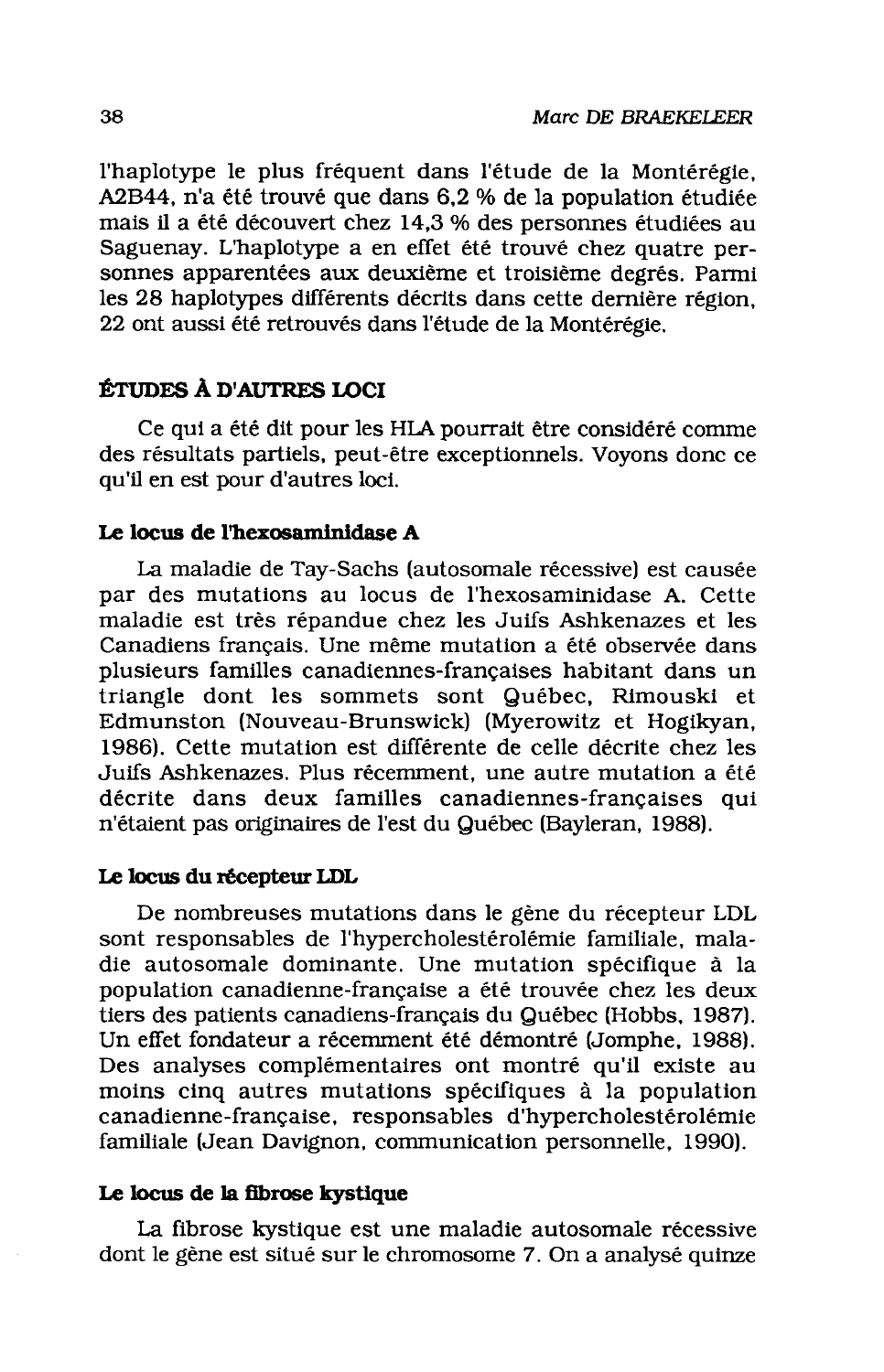familles canadiennes-françaises (six originaires de Montréal et neuf du Saguenay) en utilisant plusieurs sondes ADN situées près du gène de la fibrose kystique, et les haplotypes ont été déterminés. Neuf haplotypes différents situés sur les chromosomes porteurs de la fibrose kystique sur un total de 30 possibles ont été trouvés, et 13 haplotypes différents sur 30 possibles ont été trouvés sur les chromosomes normaux (Rozen et Morgan, 1987).

# Le locus de la phénylalanine hydroxylase

L'enzyme phénylalanine hydroxylase est un enzyme très important dans le métabolisme de l'acide aminé phénylalanine. Des mutations au niveau de ce gène sont responsables de la phénylcétonurie, une maladie autosomale récessive très répandue dans la race caucasienne. Le gène de la phénylalanine hydroxylase humaine a été cloné. Il est possible de déterminer les haplotypes en utilisant différents enzymes de restriction qui font ressortir différents polymorphismes. Sept familles canadiennes-françaises originaires de l'est du Québec ont maintenant été étudiées (John, 1988a; John, 1988b). Cinq haplotypes différents ont été identifiés sur les 14 chromosomes porteurs des mutations alors que quatre haplotypes différents ont été trouvés sur les 14 chromosomes normaux. Les analyses génétiques montrent que la distribution des haplotypes de la phénylalanine hydroxylase chez les Canadiens français ressemblent à ceux qu'on a trouvés en France (John, 1988b).

## Le locus de la bêta-globine

La bêta-thalassémie est une maladie autosomale récessive grave dont la prévalence est très élevée autour du bassin méditerranéen, au Moyen-Orient, en Extrême-Orient et en Afrique du Nord. Les gènes de la bêta-thalassémie sont donc étrangers à la population fondatrice du Canada français. Cependant, la bêta-thalassémie est présente dans la population du comté de Portneuf (Prévost, 1988). L'analyse du locus de la bêta-globine de 52 chromosomes a permis de trouver deux haplotypes témoins des mutations de la bêta-thalassémie de Portneuf. Il s'agit des haplotypes qui sont le plus souvent associés à la bêta-thalassémie autour du bassin méditerranéen (Kaplan, 1988a; Kaplan, 1988b). Deux mutations très répandues dans les populations méditerranéennes ont maintenant été identifiées (Kaplan et alii, 1990). Elles se sont répandues dans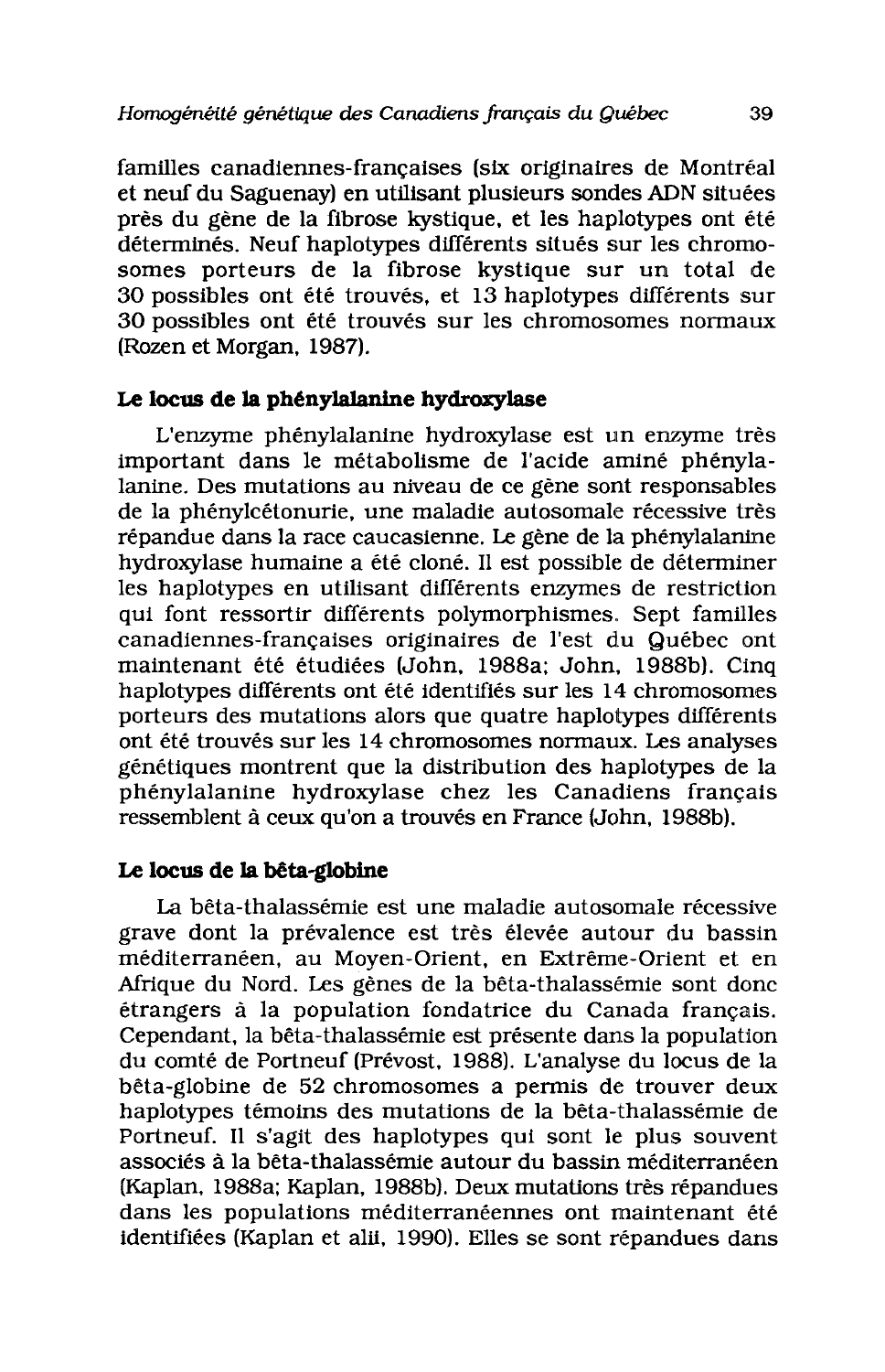le comté de Portneuf par effet fondateur et endogamie (Kaplan et alii, 1990). Les 17 chromosomes normaux analysés à ce jour portent sept haplotypes normaux différents, cinq d'entre eux avant été rapportés autour de la Méditerranée et deux étant « nouveaux» (jamais rapportés dans les populations caucasiennes, seulement en Asie et en Afrique) (Kaplan, 1988b). Il est intéressant de noter que l'étude «provinces françaises» menée au Poitou avait mis en évidence la présence de deux haplotypes des immunoglobulines «étrangers» à la population française. l'un étant d'origine arabe, l'autre ayant été retrouvé seulement en Chine (Alcalay, 1986).

# HÉTÉROGÉNÉITÉ GÉNÉTIQUE : UNE EXPLICATION

Tous ces résultats, bien que préliminaires, donnent à penser que la population canadienne-française du Québec est vraisemblablement beaucoup plus hétérogène sur le plan génétique qu'on l'avait cru jusqu'ici (Laberge, 1969; Bouchard et alii, 1987; Bouchard et alii, 1988) et qu'elle tire ses origines génétiques dans la population française.

Examinons maintenant les conditions qui peuvent modeler le bassin génétique d'une population. On peut distinguer des facteurs tels que l'effet fondateur, l'isolement et la consanguinité, qui ont tendance à homogénéiser le bassin génétique, et des facteurs tels que les mutations, les migrations et la recombinaison génétique, qui ont tendance à le diversifier.

Rappelons d'abord quelques notions de génétique des populations. On appelle effet fondateur la création d'une nouvelle population à partir d'un petit nombre d'individus appartenant à une autre population. L'isolat est une communauté d'individus qui, à cause d'un isolement géographique, social ou religieux, choisissent leur partenaire conjugal à l'intérieur de leur groupe, empêchant ainsi l'échange de gènes avec une autre population. Les unions de personnes apparentées provoquent de la consanguinité dans la population, ce qui a comme conséquence d'augmenter le taux des homozygotes et de diminuer le taux des hétérozygotes. Le nombre limité de fondateurs et l'isolement de la population peuvent entraîner la dérive génétique, processus par lequel les fréquences géniques se modifient, certains gènes disparaissant de la population et d'autres devenant très fréquents; le tout entraîne l'homogénéisation d'un bassin génétique. Il faut remarquer que la dérive due à l'isolement n'entraîne une homogénéisation significative du bassin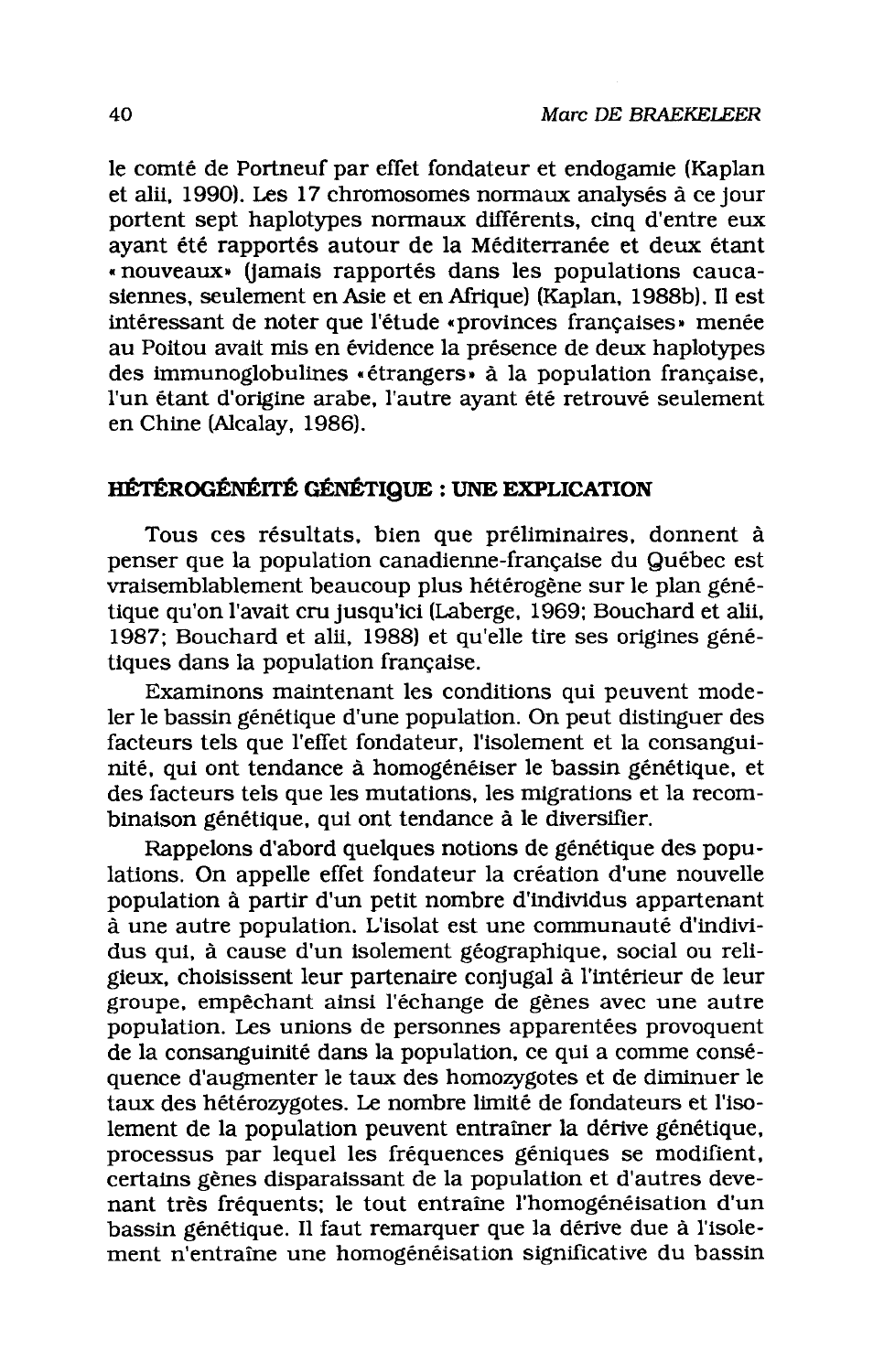génétique qu'après un nombre de générations de l'ordre de grandeur de l'effectif.

Bien que les mutations soient un facteur de diversification du bassin génétique d'une population, leur fréquence est en général trop faible pour être un élément important de diversité. Les migrations provoquent le transfert d'information génétique entre les populations et modifient donc le bassin génétique des populations concernées. La diversité génétique engendrée par les migrations sera cependant moindre dans le cas de migrations familiales (individus avant déjà certains gènes identiques) que dans le cas de migrations individuelles. Elle sera aussi moindre si les populations sont déjà apparentées.

La recombinaison génétique est un processus par lequel les chromosomes homologues d'un individu échangent une partie de leur information avant de se séparer à la première division de méiose. Il en découle que ce n'est pas un chromosome entier qui est transmis mais en fait des parties différentes des deux chromosomes homologues. La fréquence des recombinaisons est différente selon le sexe et les chromosomes, ce qui donne une composition «unique» à chaque gamète. La recombinaison génétique, bien que n'introduisant pas de nouveaux gènes dans la population, fait obstacle à l'homogénéisation en créant des combinaisons géniques différentes pour chaque personne.

La première question que l'on se pose quand on parle du bassin génétique canadien-français est la suivante : le noyau fondateur de la population canadienne-française était-il homogène ou hétérogène ? L'hypothèse la plus vraisemblable est qu'il était très hétérogène. En effet, 8500 personnes se sont installées en Nouvelle-France. Cette immigration s'est faite le plus souvent individuellement et les immigrants sont venus des 38 provinces françaises (Charbonneau et alii, 1987). De plus, plusieurs dizaines d'immigrants étaient originaires d'autres pays tels que la Belgique, l'Allemagne, la Suisse, l'Autriche (Charbonneau et alii, 1987; Jetté, 1983). Bien que le nombre des immigrantes fût nettement inférieur à celui des immigrants, elles provenaient principalement des villes, notamment de Paris (Charbonneau et alii, 1987). Dès lors, elles étaient vraisemblablement très hétérogènes génétiquement. Or, les provinces françaises des XVIIe et XVIIIe siècles étaient relativement cloisonnées. Par ailleurs, on sait qu'à une époque lointaine, les provinces de l'ouest ont été longtemps sous domination anglaise, celles du sud sous régime espagnol, etc. Les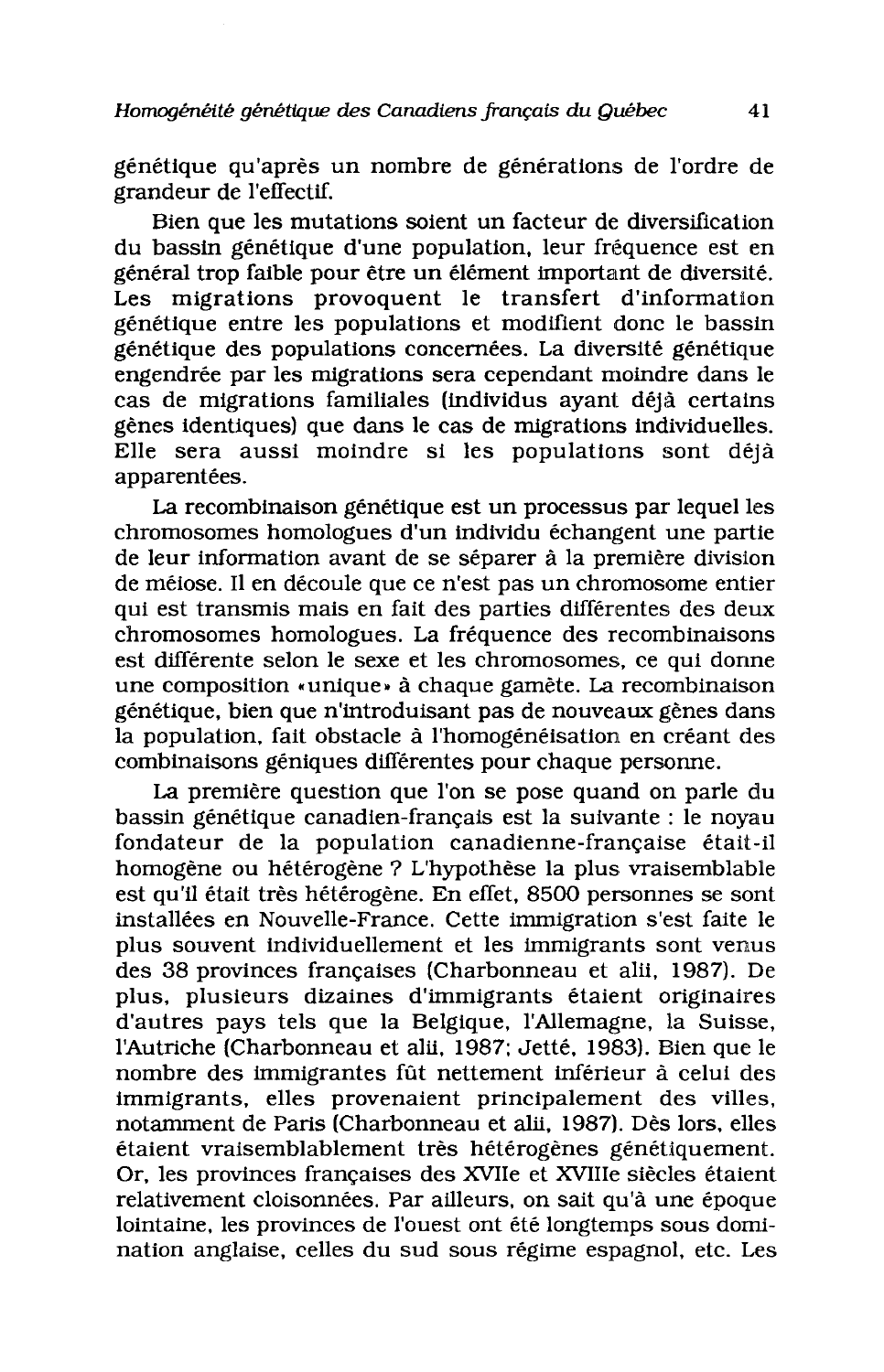populations régionales de la France sont encore aujourd'hui très différentes d'un point de vue socio-culturel et biologique (Bretons, Gascons, Basques, Provençaux, Alsaciens, etc.).

La deuxième question que l'on se pose est de savoir s'il y a eu dérive génétique ou homogénéisation du bassin génétique canadien-français. Si on se pose la question à l'échelle de la province, la réponse est non. En effet, les résultats obtenus au niveau de plusieurs loci (phénylalanine hydroxylase, fibrose kystique. bêta-globine) et les HLA montrent que les haplotypes décrits en France ont aussi été retrouvés dans la population canadienne-française du Québec et souvent avec des fréquences comparables.

Les raisons pour lesquelles le bassin génétique canadienfrançais ne s'est pas homogénéisé (sauf exceptions régionales) sont liées à l'hétérogénéité du noyau fondateur et à sa grande taille, à une consanguinité qui est restée relativement basse (sauf aux périodes de colonisation) (Laberge, 1967; Freire-Maia, 1969) et à un apport extérieur constant (même si ce sont des petits nombres). La grande taille du noyau fondateur est à elle seule suffisante pour empêcher la dérive génétique. Cependant, parmi les 8500 fondateurs, il n'y avait que 1600 femmes. Dès lors, il faut déterminer l'«effectif génétique», qui peut être obtenu par la formule

$$
Ng = \frac{4 \text{ Nh } Nf}{Nh + NF}
$$

où  $Nh =$  nombre d'hommes et  $Nf =$  nombre de femmes. Dans le cas du noyau fondateur canadien-français, Ng est égal à 5195, ce qui est encore suffisant pour rendre globalement la dérive génétique inopérante. Examinons cependant les autres facteurs d'homogénéisation d'un bassin génétique et voyons s'ils ont joué un rôle dans la population canadienne-française. Plusieurs auteurs ont étudié la consanguinité des Canadiens français à diverses périodes et dans différentes régions du Québec (Laberge, 1967; Freire-Maia, 1969; Bouchard et alii. 1984: Gradie, 1985: Bouchard, 1988: Morissette, 1988: De Braekeleer et alii. 1988a). Il faut tout d'abord distinguer deux types de consanguinité : la consanguinité proche et la consanguinité éloignée. Cette dernière est le reflet d'un effet fondateur. Elle consiste à reconnaître au-delà de la sixième génération un ancêtre commun au père et à la mère d'un individu (unions entre cousins du troisième degré). La consanguinité proche est due aux unions oncle-nièce, tante-neveu, cousins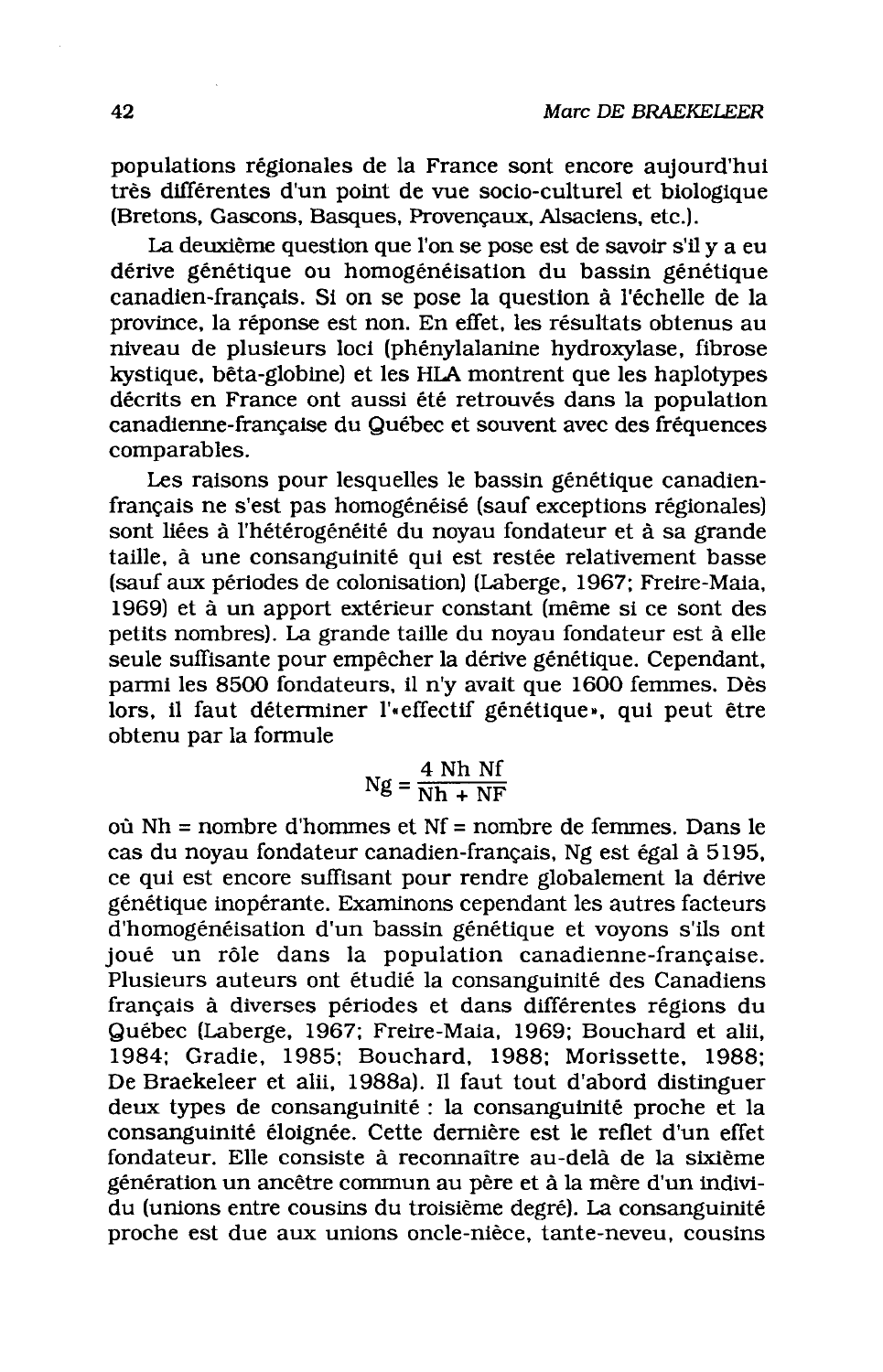germains et cousins du deuxième et du troisième degré. Elle est un facteur d'homogénéisation très puissant qui dépend du type d'union contractée. On estime que l'effet d'homogénéisation devient cependant négligeable à partir des unions entre petitscousins (Jacquard, 1974). Or, la consanguinité proche est restée relativement basse sauf aux périodes de colonisation et dans des régions comme Charlevoix et, vraisemblablement, les Îlesde-la-Madeleine (Laberge, 1969; Morissette, 1988). En effet, les unions à forte consanguinité (oncle-nièce, tante-neveu, cousins germains) ont été tout particulièrement évitées. Freire-Maia. dans son étude sur les mariages de 1959, a montré que le coefficient moven de consanguinité calculé d'après les dispenses de l'Église catholique était plus élevé au Québec que dans les autres provinces canadiennes et aux États-Unis mais moins élevé qu'en Amérique du Sud. La valeur du coefficient moven de consanguinité n'atteignait cependant que  $5.7 \times 10^{-4}$  (Freire-Maia, 1969). Cette valeur est proche de celles qui ont été observées dans plusieurs pays européens pour la même période (Lebel, 1983). De plus, les coefficients moyens de consanguinité calculés d'après les dispenses accordées par l'Église catholique pour diverses périodes de l'histoire du Québec sont comparables à ceux qui ont été calculés pour les mêmes périodes dans plusieurs pays européens (Lebel, 1983). Il est donc fort peu probable que la consanguinité ait entraîné l'homogénéisation du bassin génétique québécois. Il semble d'ailleurs que la consanguinité accumulée depuis les origines de la population canadienne-française n'est pas élevée. La consanguinité accumulée est le résultat de la consanguinité proche et de la consanguinité éloignée, celle-ci étant surtout due à la limitation des effectifs au début de la colonie. À titre d'exemple, la consanguinité cumulée d'un échantillon de personnes de Kamouraska est de 104 x 10<sup>-4</sup> (De Braekeleer et alii, 1988a) alors qu'elle est de 800 x 10<sup>-4</sup> chez les Huttérites (Kostyu et alii, 1988) et de 1110 x 10<sup>-4</sup> chez les Kel-Kummer (Chaventré, 1983).

Depuis sa fondation, la population canadienne-française n'a jamais été complètement isolée. Plus particulièrement, des gènes amérindiens ont été introduits dans le bassin génétique canadien-français, ainsi qu'en témoignent la présence de variants Gc typiquement amérindiens dans le patrimoine génétique québécois (Decary, 1986) et les unions mixtes qui ont eu lieu dans la province depuis le début de la colonisation (Dickason, 1985). Les populations anglophones ont aussi contribué au bassin génétique canadien-français. Le meilleur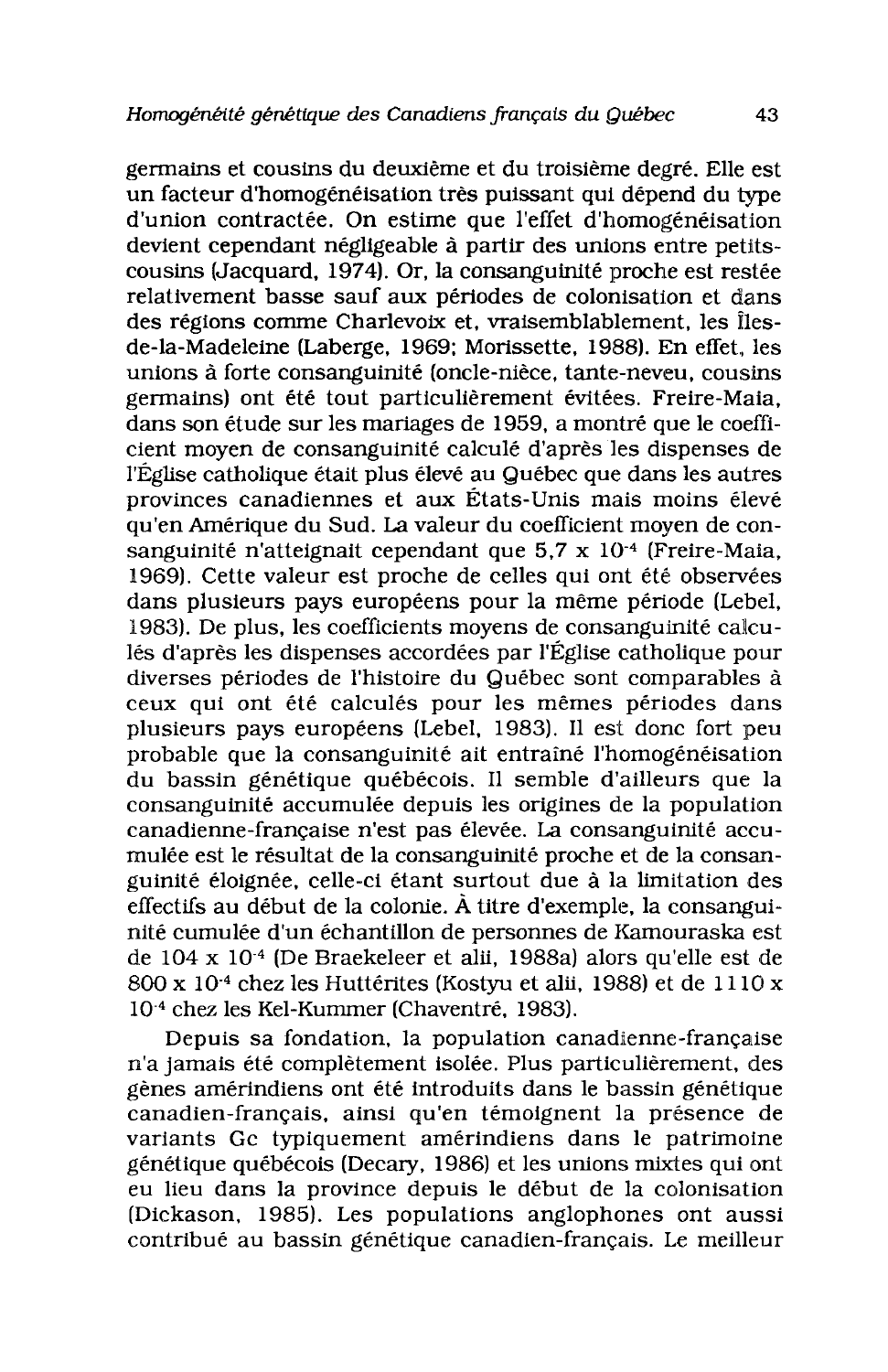exemple est peut-être donné par l'origine des fondateurs de Charlevoix avant 1850 (Jetté, 1987). Parmi les 589 fondateurs, il y avait cinq Anglais, dix Écossais et quatre Irlandais qui se sont mariés à des Canadiennes françaises et ont ainsi introduit des gènes «extérieurs» dans cette population (Jetté, 1987). Il faut aussi noter que les enfants et petits-enfants de ces fondateurs anglophones se sont mariés à des personnes portant les patronymes les plus répandus (Talbot, 1978) et ont peut-être entraîné une diversité du bassin génétique charlevoisien plus importante qu'on ne l'avait cru auparavant. De plus, le bassin génétique canadien-français a bénéficié de l'immigration de plusieurs milliers d'Acadiens après 1755, ce qui a dû avoir un effet de diversification important.

La population canadienne-française présente pourtant un certain degré d'homogénéité ainsi qu'en témoignent les prévalences élevées de plusieurs maladies héréditaires (De Braekeleer, 1988) et les reconstructions généalogiques réalisées en relation avec la dystrophie myotonique et l'hypercholestérolémie associée à la délétion canadienne-française. Ces reconstructions ont en effet permis d'identifier un petit nombre de fondateurs pour chaque maladie, ce qui semble démontrer que toutes les personnes porteuses de l'une de ces deux maladies auraient hérité d'une même mutation: leur allèle mutant serait donc identique en vertu d'une descendance commune (De Braekeleer et alii, 1988a; De Braekeleer et alii, 1988b). Cela ne les empêche cependant pas d'être hétérogènes au niveau d'autres loci ou au niveau de l'allèle non mutant: la bêtathalassémie à Portneuf en est d'ailleurs un très bel exemple (Kaplan et alii, 1988a: Kaplan et alii, 1988b). Ainsi, même si la population canadienne-française présente une prévalence élevée de maladies héréditaires, elle n'en constitue pas moins un ensemble très hétérogène pour la plus grande partie de son patrimoine génétique.

#### **CONCLUSIONS**

Les premiers résultats obtenus indiquent que la population canadienne-française du Québec est beaucoup plus hétérogène génétiquement qu'on ne l'avait cru jusqu'ici. Issue d'un noyau fondateur hétérogène, cette population prise globalement n'a jamais rempli les conditions optimales nécessaires à l'homogénéisation très poussée de son bassin génétique. Au contraire, elle s'est diversifiée au contact d'autres populations. Il est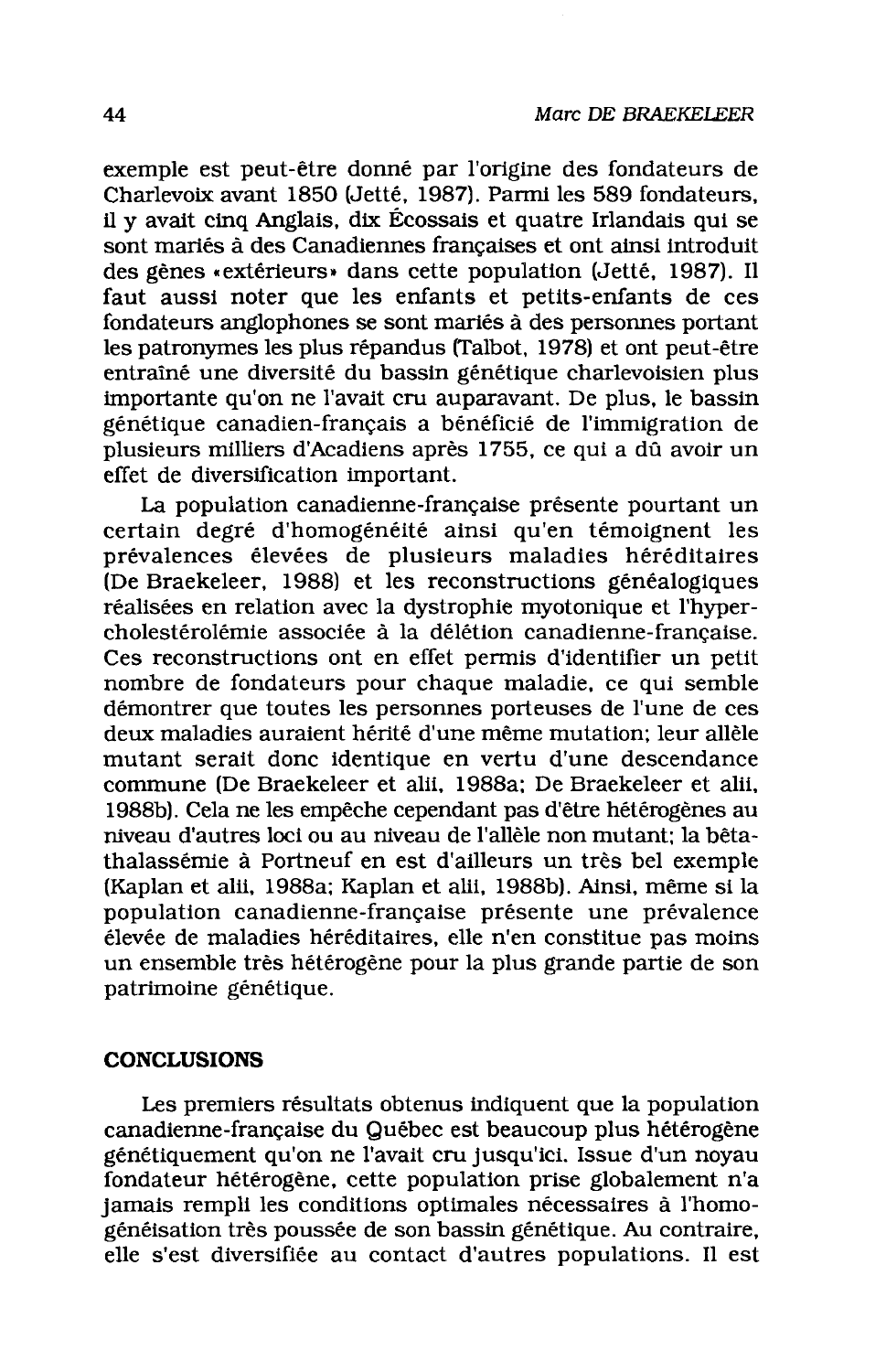indéniable que la population canadienne-française du Québec constitue une entité socio-culturelle unique; si elle peut être considérée comme homogène sur ce plan, elle ne peut pas l'être sur un plan génétique. D'autres études sont cependant nécessaires pour confirmer à quel point la population canadiennefrançaise est génétiquement diversifiée.

Il serait aussi intéressant de réaliser des études génétiques dans différentes régions du Québec afin de déterminer dans quelle mesure des sous-populations ont pu se différencier des autres ainsi que pourraient l'indiquer certains contrastes observés dans les fréquences alléliques des HLA et la distribution géographique des maladies héréditaires au Québec.

En conclusion, le bassin génétique canadien-français tire sans aucun doute ses origines de celui de la France, il fait montre d'importants éléments d'hétérogénéité, il s'est apparemment diversifié au contact des populations amérindienne, anglophone et acadienne et il s'est vraisemblablement différencié en plus petits bassins régionaux et micro-régionaux.

### RÉFÉRENCES BIBLIOGRAPHIQUES

- ALCALAY, Daniel et alii, 1986. «Le Poitou». In Journal de génétique humaine, 34, 2, 121-122.
- BAYLERAN, John et alii, 1988. «Infantile Tay-Sachs Disease in French-Canada Is Caused by More than One Mutant Allele». In American Journal of Human Genetics, 43, 3, A2.
- BOLEDA, Mario, 1984. «Les migrations au Canada sous le régime français (1608-1760)». In Cahiers québécois de démographie, 13, 1,  $23-40.$
- BOUCHARD, Gérard, 1988. «Sur la distribution spatiale des gènes délétères dans la région du Saguenay (XIXe-XXe siècles)». In Cahiers de géographie du Québec, 32, 4, 27-47.
- BOUCHARD, Gérard et alii, 1984. «Études démographique et généalogique de deux maladies héréditaires au Saguenay». In Cahiers de géographie du Québec, 13, 1, 117-137.
- BOUCHARD, Gérard et alii, 1987. «La statistique agrégée des patronymes du Saguenay et de Charlevoix comme indicateurs de la structure de la population aux XIXe et XXe siècles». In Cahiers québécois de démographie, 16, 1, 67-98.
- BOUCHARD, Gérard et alii, 1988. «Reproduction démographique et transmission génétique dans le nord-est de la province de Québec (18e-20e s.)». In European Journal of Population, 4, 39-67.
- CHARBONNEAU, Hubert et alii, 1987. Naissance d'une population. Les Français établis au Canada au XVIIe siècle. Paris et Montréal, Presses universitaires de France et Les Presses de l'Université de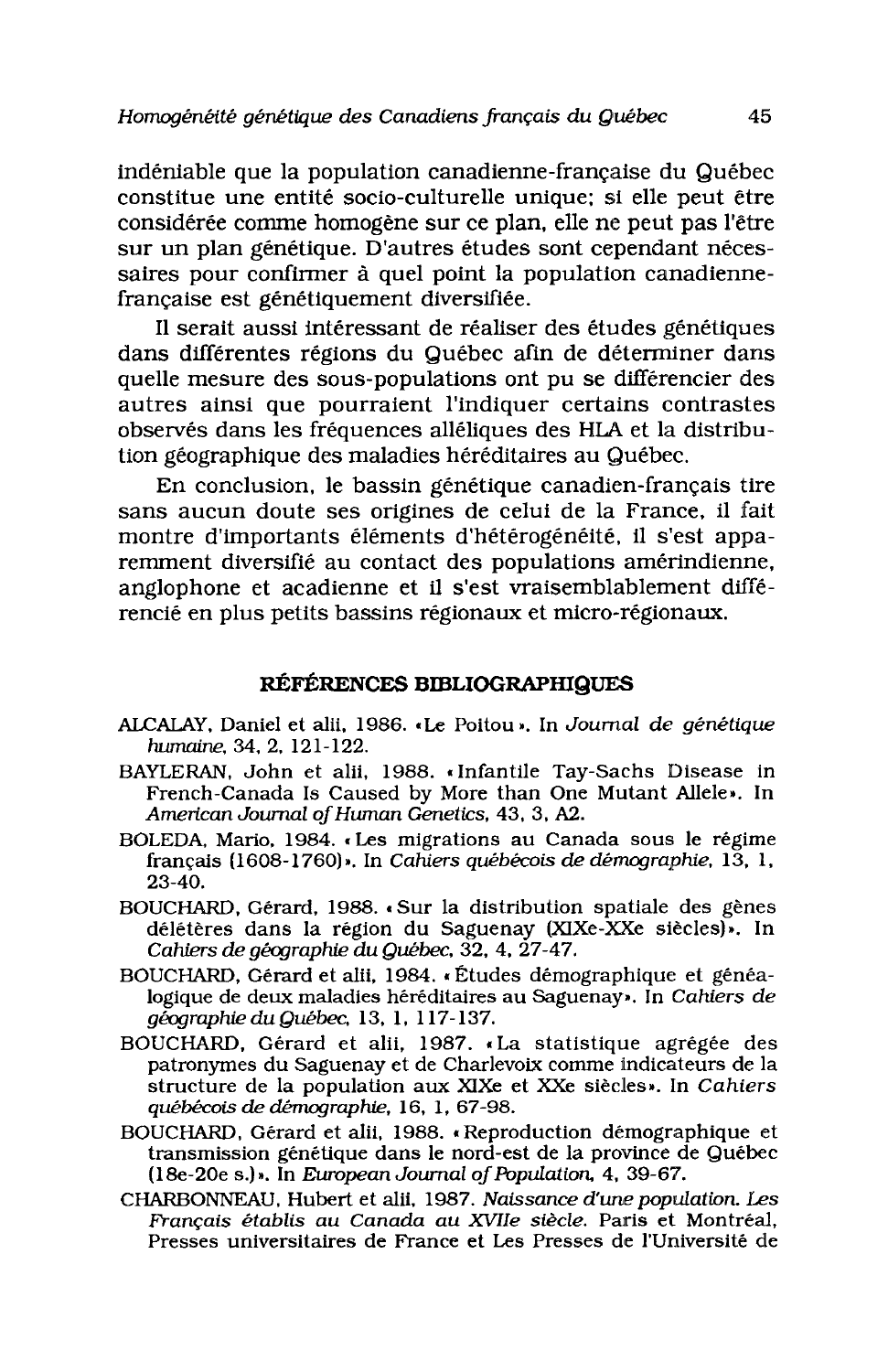Montréal, 232 pages (INED, Coll. «Travaux et documents», cahier no 118.

- CHAVENTRÉ, André, 1983. Évolution anthropo-biologique d'une population touarèque. Paris, INED, 334 p.
- DE BRAEKELEER, Marc, 1988. Les maladies héréditaires au Québec. Chicoutimi, SOREP, 136 p.
- DE BRAEKELEER, Marc et alii, 1988a, Familial Hupercholesterolemia in French-Canadians: Geographical Distribution and Centre of Origin of an LDL-Receptor Deletion Mutation. Chicoutimi, SOREP, 36 p.
- DE BRAEKELEER, Marc et alii, 1988b. «Reconstruction généalogique de la dystrophie myotonique au Saguenay». In Gérard BOUCHARD. De la dynamique de la population à l'épidémiologie génétique. Chicoutimi, SOREP, 392 p.
- DECARY, Francine et alii, 1986. «Québec». In Journal de génétique humaine, 34, 2, 128-129.
- DICKASON, Olive, 1985. «From One Nation in the Northeast to New Nation in the Northwest: A Look at the Emergence of the Metis». In Jacqueline PETERSON et Jennifer S. H. BROWN, The New People: Being and Becoming Metis in North America. Winnipeg, The University of Manitoba Press, 213 p.
- FREIRE-MAIA, Newton, 1969. «Inbreeding Levels in American and Canadian Populations: A Comparison with Latin America». In Eugenics Quarterly, 15, 1, 22-33.
- GRADIE, Margaret I., 1985. The Saquenay Dispensation Records and the Study of Consanguinity, Chicoutimi, SOREP, 8 p.
- GRADIE, Margaret I. et Danielle GAUVREAU, 1987. «Migration and Hereditary Disease in the Saguenay Population of Eastern Quebec». In International Migration Review, 21, 3, 592-608.
- HARRIS, R. Cole et Geoffrey MATTHEWS, 1987. Historical Atlas of Canada. I: From the Beginning to 1800. Toronto, University of Toronto Press.
- HOBBS, Helen et alii, 1987. «Deletion in the Gene for the Low-Density-Lipoprotein Receptor in a Majority of French-Canadians with Familial Hypercholesterolemia». In New England Journal of Medicine, 317, 734-737.
- JACQUARD, Albert, 1974. Génétique des populations humaines. Paris, Presses universitaires de France, 220 p.
- JETTÉ, René, 1983. Dictionnaire généalogique des familles québécoises. Des origines à 1730. Montréal, Presses de l'Université de Montréal, 1176 p.
- JETTÉ, René, 1987. La formation de la population de Charlevoix. Données préliminaires. Chicoutimi, SOREP, 64 p.
- JOHN, Simon et alii, 1988a. «RFLP Haplotypes Associated with Hyperphenylalaninemia Alleles at the Phenylalanine Hydroxylase (PAH) Locus in French-Canadians». In American Journal of Human Genetics, 43, 3, A216.
- JOMPHE, Michele et alii, 1988. «Familial Hypercholesterolemia in French-Canadians: Geographical Distribution and Centre of Origin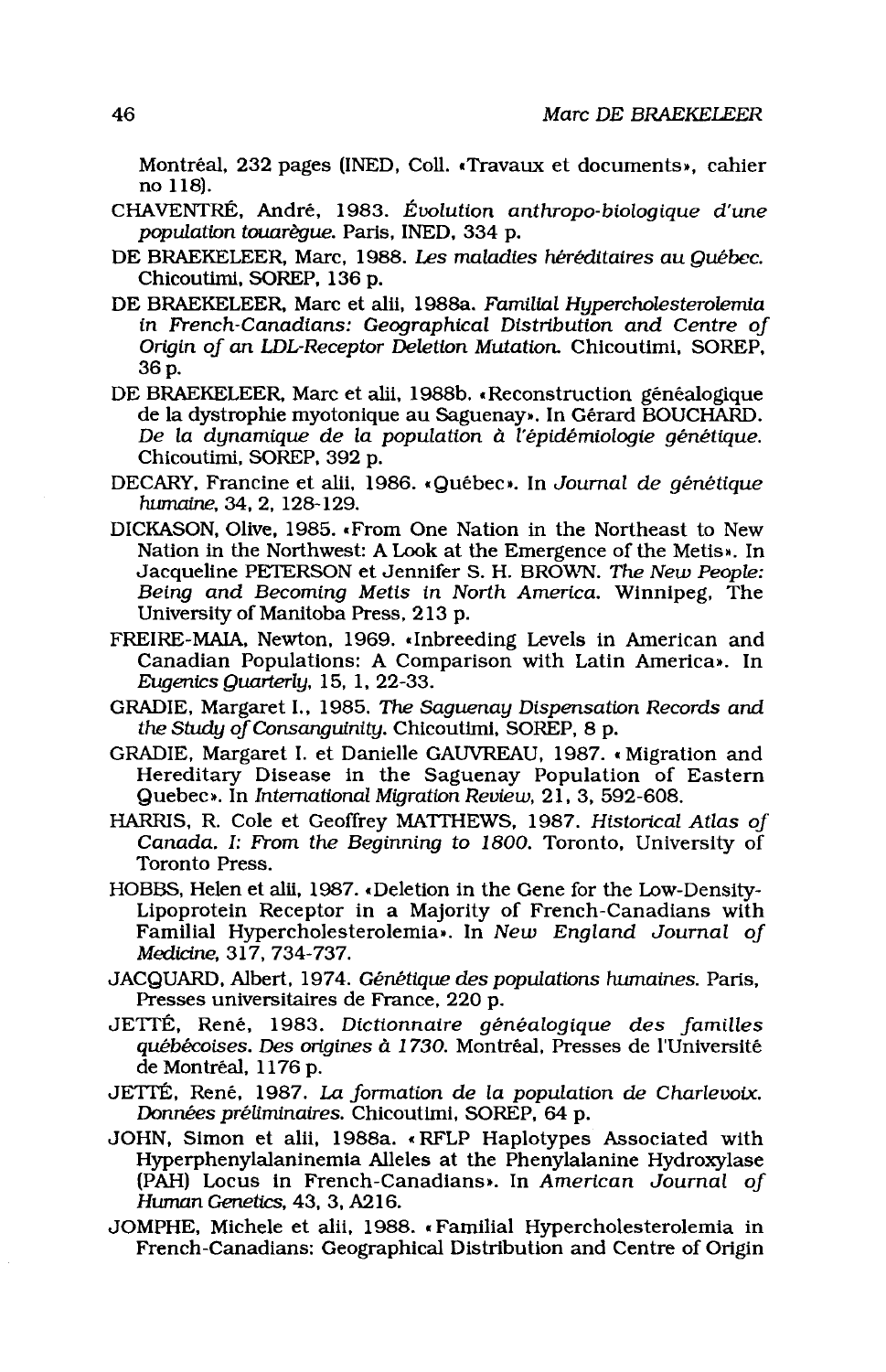of an LDL-Receptor Deletion Mutation». In American Journal of Human Genetics, 43, 3, A216.

- KAPLAN, Feige et alii, 1988a. «The Beta-Globin Gene, a Beta-Thalassemia Allele and Associated RFLP Haplotypes in French-Canadians». In Genome, 30, supplément, 1, 32.
- KAPLAN, Feige et alii, 1988b. «The Beta-Globin Gene, a Beta-Thalassemia Allele and Associated RFLP Haplotypes in French-Canadians». In American Journal of Human Genetics, 43, 3, A216.
- KAPLAN, Feige et alii, 1990. «Beta-Thalassemia Genes in French-Canadians: Haplotype and Mutation Analysis of Portneuf Chromosomes». In American Journal of Human Genetics, 46, 126-132.
- KOSTYU, David D. et alii, 1988. «Genetic Analysis of HLA in the U.S. Schmiedenleut Hutterites». In American Journal of Human Genetics. 43, 3, A217.
- LABERGE, Claude, 1967. «La consanguinité des Canadiens français». In Population 22, 5, 861-896.
- LABERGE, Claude, 1969. «Hereditary Tyrosinemia in a French Canadian Isolate». In American Journal of Human Genetics, 21, 1, 36-45.
- LEBEL, Robert R., 1983. «Consanguinity Studies in Winconsin. I: Secular Trends in Consanguineous Marriage, 1843-1981». In American Journal of Medical Genetics, 15, 543-560.
- MORGAN, Kenneth et alii, 1980. «Genetic Variability of HLA in the Dariusleut Hutterites. A Comparative Genetic Analysis of the Hutterites, the Amish, and Other Selected Caucasian Populations». In American Journal of Human Genetics, 32, 3, 246-257.
- MORISSETTE, Jean, 1988. «Structure de la population de Charlevoix». In Gérard BOUCHARD. De la dynamique de la population à l'épidémiologie génétique. Chicoutimi, SOREP, 392 p.
- MYEROWITZ, R. et N. D. HOGIKYAN, 1986. «Different Mutations in Ashkenazi Jewish and Non-Jewish French-Canadians with Tay-Sachs Disease». In Science, 232, 4758, 1646-1648.
- OHAYON, Élisabeth et Andrée CAMBON-THOMPSEN, 1986. Génétique des populations humaines. Paris, INSERM, 410 p.
- PRÉVOST, Claude et alii, 1988. «Le gène de la bêta-thalassémie au Canada français : relance dans le comté de Portneuf». In Union médicale du Canada, 3, 241-244.
- ROZEN, Rima et Kenneth MORGAN, 1987. «Ethnic Variation in DNA Haplotypes Linked to the Cystic Fibrosis Mutation». In Pediatric Pulmonary, supplément 1, 110.
- TALBOT, Éloi-Gérard, 1978. Généalogie Charlevoix-Saguenay. Château-Richer, Québec, 6 volumes.